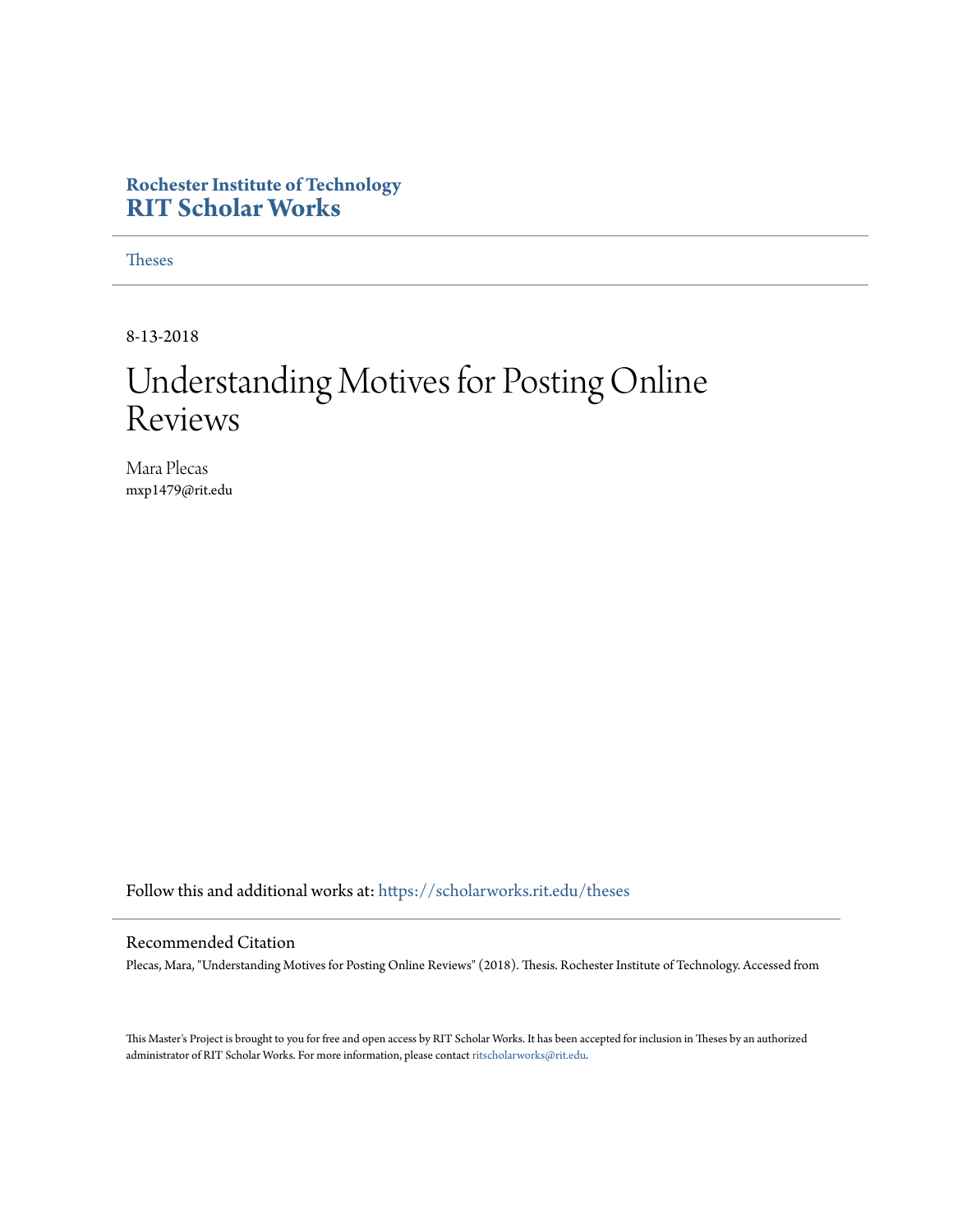# $R \cdot I \cdot T$

## **Understanding Motives for Posting Online Reviews**

By

Mara Plecas

A Capstone Project Submitted in Partial Fulfillment of the Requirements for the Degree of Master of Science in Service Leadership and Innovation

> Department of Service Systems College of Applied Science and Technology

Rochester Institute of Technology-Croatia Zagreb, Croatia August 13, 2018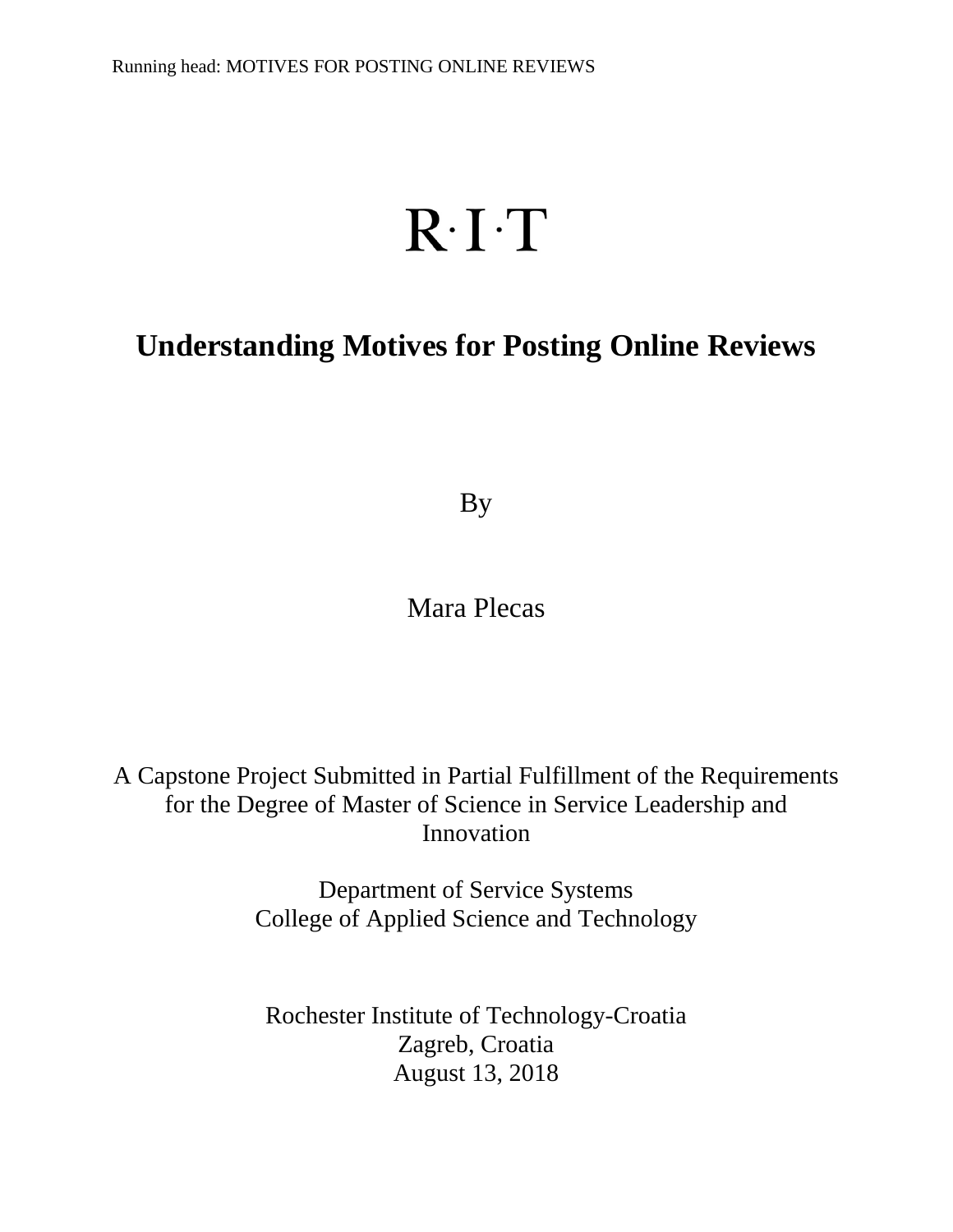## **Committee Approval:**

Jennifer Matic Date

Capstone Advisor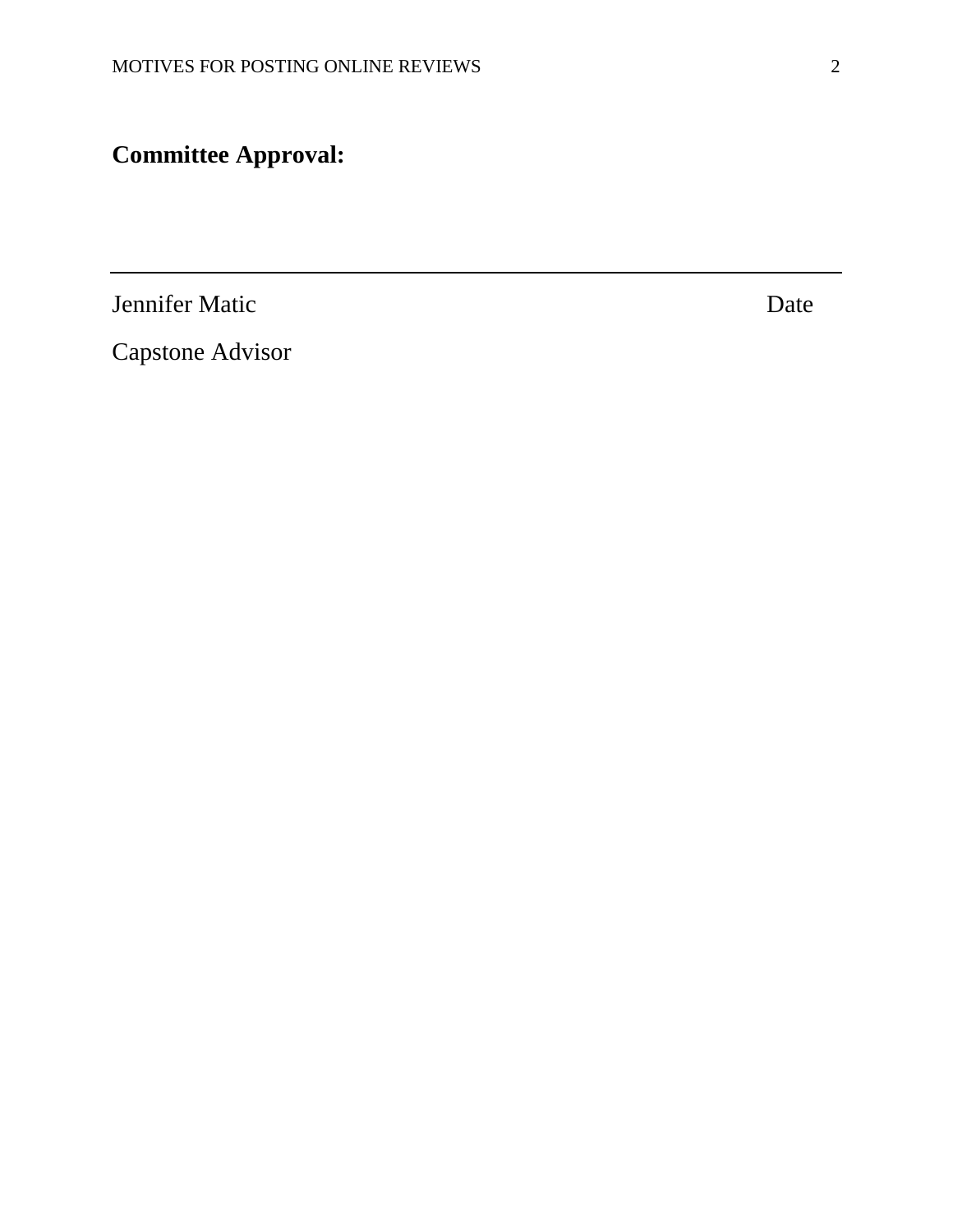#### Abstract

With the help of the Internet, information is no longer only controlled by large businesses and news media. Consumers now have an opportunity to assert their opinion of products or services online in form of online reviews and electronic word-of-mouth (eWOM) communication. Both positive and negative word-of-mouth communication can have a strong influence on consumers' behavior and on business performance. Positive word-of-mouth is becoming a new way of promoting and building brand relationships with consumers. Negative worth-of-mouth is motivated by revengeful behavior due to a negative or dissatisfying experience. Vast amount of research has shown that word-of-mouth can be a powerful tool for influencing consumers, but only limited research on electronic word-of-mouth communication and motivation behind posting online reviews in the form of reviews, comments and ratings has been published to date. This quantitative study explores the relationship between motives for posting online reviews and demographic data of the participants from Zagreb, Croatia. Sample (n=122) completed an online survey and results have shown that the respondents agreed the most with the statements of *altruism*, followed by *collectivism* and *self-enhancement* and *balance* scoring the lowest. Correlation was only found between gender and motives for posting online reviews. This difference was rather small and statistically significant only in the case of *altruism* where the correlation was stronger with women than men.

*Keywords:* eWOM, motives, online reviews, demographic data, customer behavior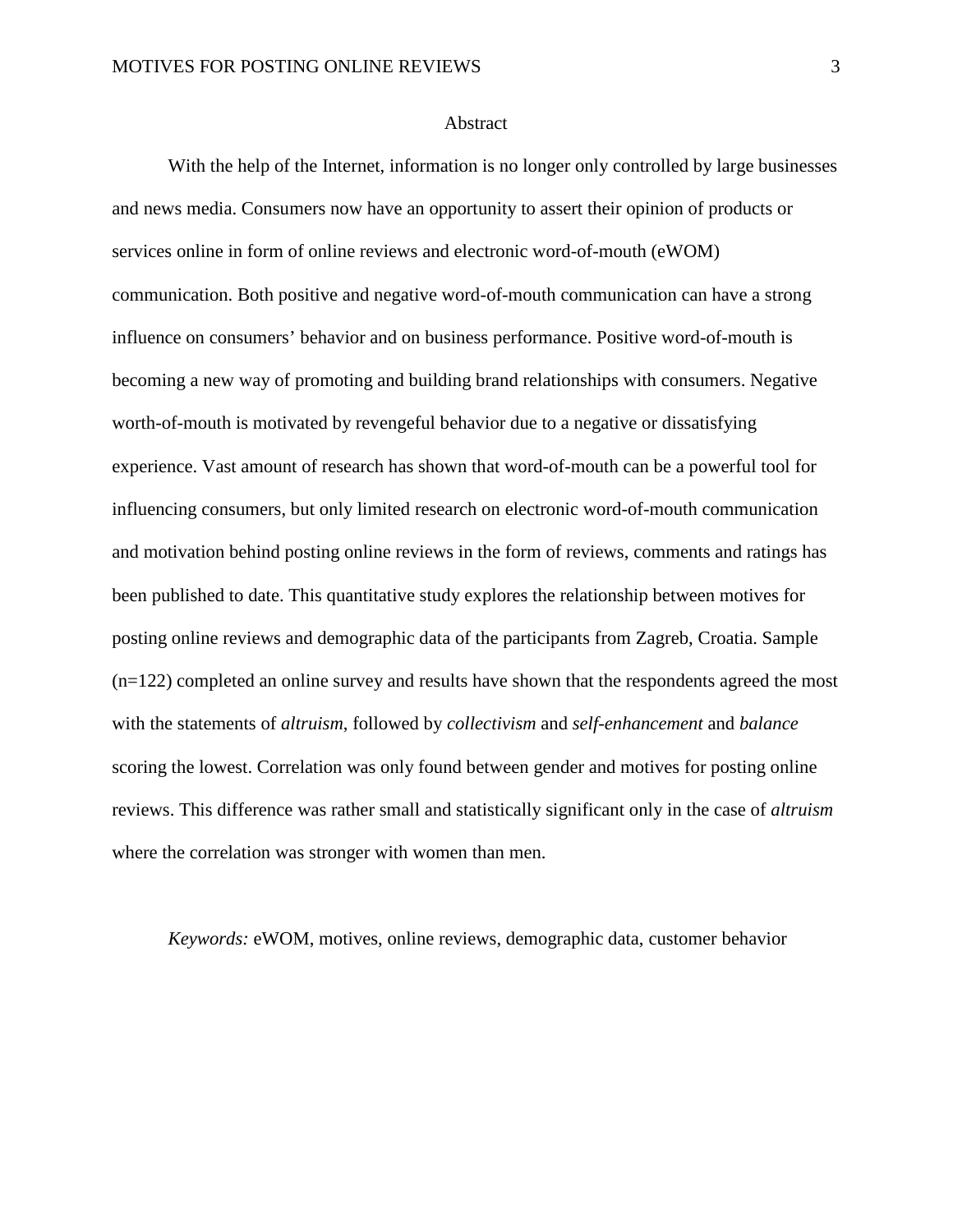### **Table of Contents**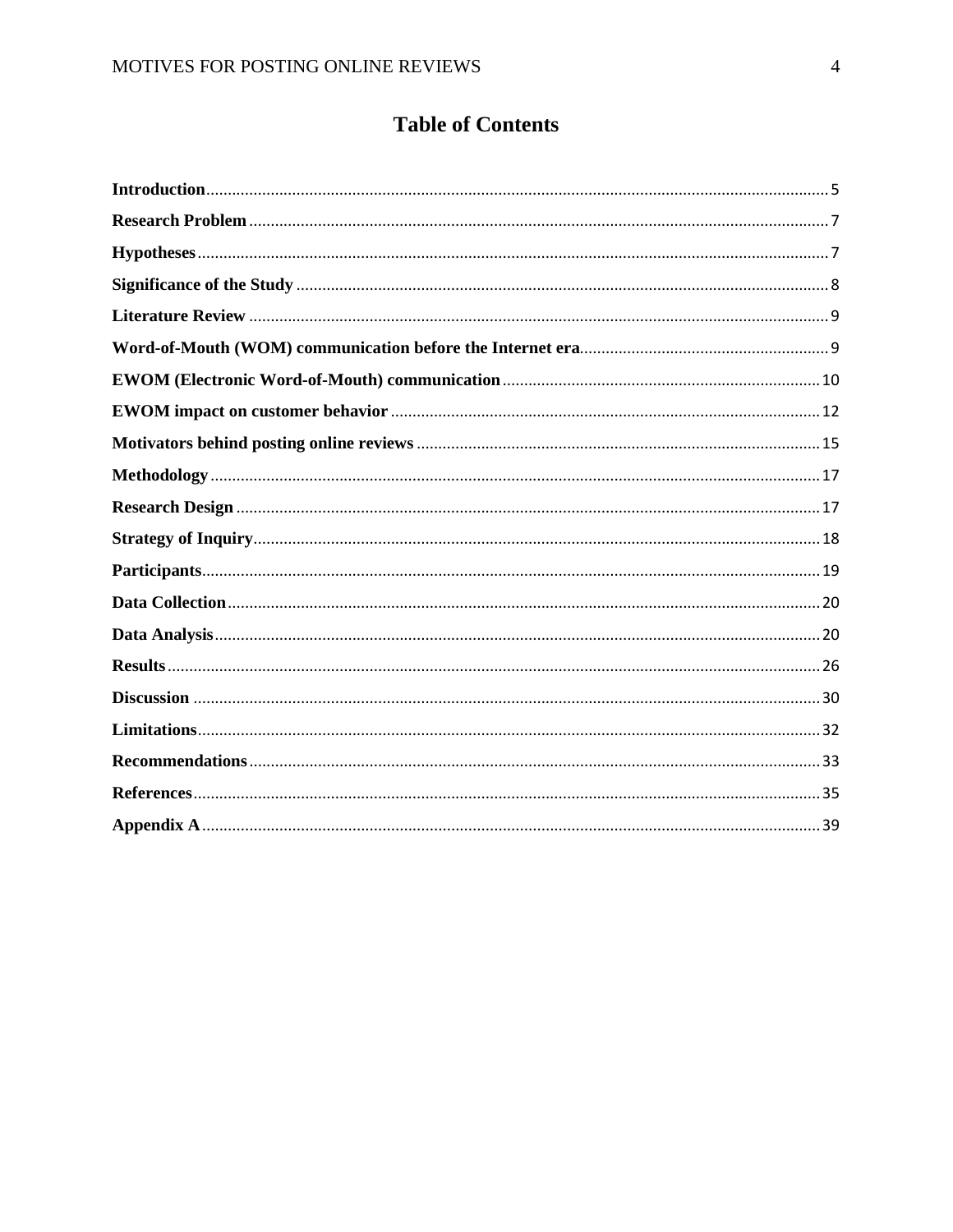#### **Introduction**

<span id="page-5-0"></span>The evolution of technology as well as the prevalence of the Internet has brought numerous benefits including new, more effective and efficient channels of communication, expanding and accessing information rapidly, making it easy to conduct business online. This phenomenon has resulted in the public airing of customer reviews, ratings and comments making personal experiences available to a multitude of users (Barreda & Bilgihan, 2013). In their study, Buhalis and Law (2008) emphasize the importance of online reviews in the tourism industry by stating that consumers tend to rely and trust other users rather than companies (as cited in Barreda & Bilgihan, 2013, p. 267). According to a recent study conducted by Wu, Mattila, Wang and Hanks (2016) online reviews have a strong effect on consumer behavior, as 49% of consumers will not book a hotel without reading consumer reviews first while 35% of travelers are willing to change their travel plan after reading online reviews on sites such as Tripadvisor (p. 224). As much as online reviews can help consumers make wiser purchasing decisions, business owners' and employees dealing with customers directly can experience very negative and stressful situations when customers are not satisfied with their service or product and they post reasonable or unreasonable negative reviews.

On one hand, online reviews help customers make wiser choices and help get the value for money every customer strives for. Paying attention to helpful reviews can be beneficial for businesses as they have an opportunity to gain competitive advantage. Companies can differentiate themselves from their competitors by improving and investing in products customers value; customizing products and services to suit the customer's individual needs which will result in building their customer base while maintaining relationships with their current customers (Peppers & Rogers, 2011, p. 422-423). They can be a reflection of the validity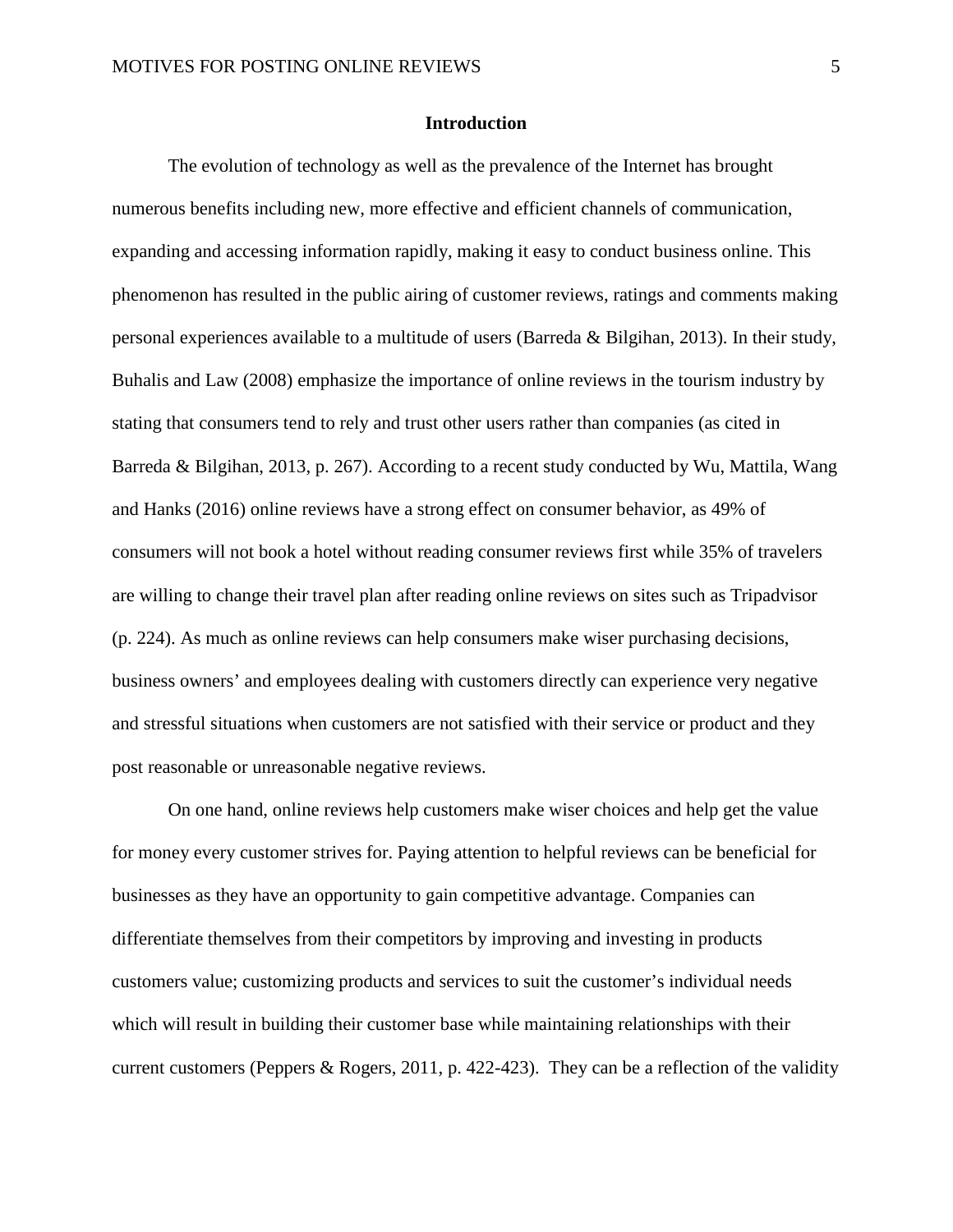of the product and the service that employees provide. In fact, they can serve as a type of monitor for businesses. (Ngo-Ye & Thomas, 2011, p. 25).

On the other hand, reading negative online reviews can be very frustrating on employees and business owners especially if the reviews are not justified. It is extremely hard for employees, since they are the ones that are in direct contact with customers, and they know exactly what happened. Also, they are the ones that will get blamed for every negative review. A great amount of studies have been conducted on word-of-mouth (WOM) communication as well as understanding the motivation behind posting product evaluations online. Many have indicated that individuals that post the most are those who had received either a very satisfactory or very unsatisfactory service as well as that individuals in general post more positive reviews than negative (Moe & Schweidel, 2013, pp. 9-11).

Motives are defined as factors that lead a person to engage in a behavior that causes a certain activity. In their study, Hennig-Thurau, Gwinner, Walsh and Gremler (2004) interpret motives as important determinants of consumer behavior and useful in explaining why consumers engage in posting online reviews or electronic word-of-mouth (eWOM) (p. 38). Understanding customers has always been the most difficult part of any business, particularly today when consumers can express their opinions and share experiences online about anything, with just one click. Marketers need to understand who their customers are and their motivation for posting their opinions online (Moe & Schweidel, 2013, p. 9). In their study, Mathwick and Mosteller (2017) have stated that although all customer may show the same level of engagement, not all customers share the same external and internal motivators for their behavior. Therefore, it has become of crucial importance to understand why consumers post online reviews, both positive and negative (as cited in Wu, Mattila, Wang & Hanks, 2016).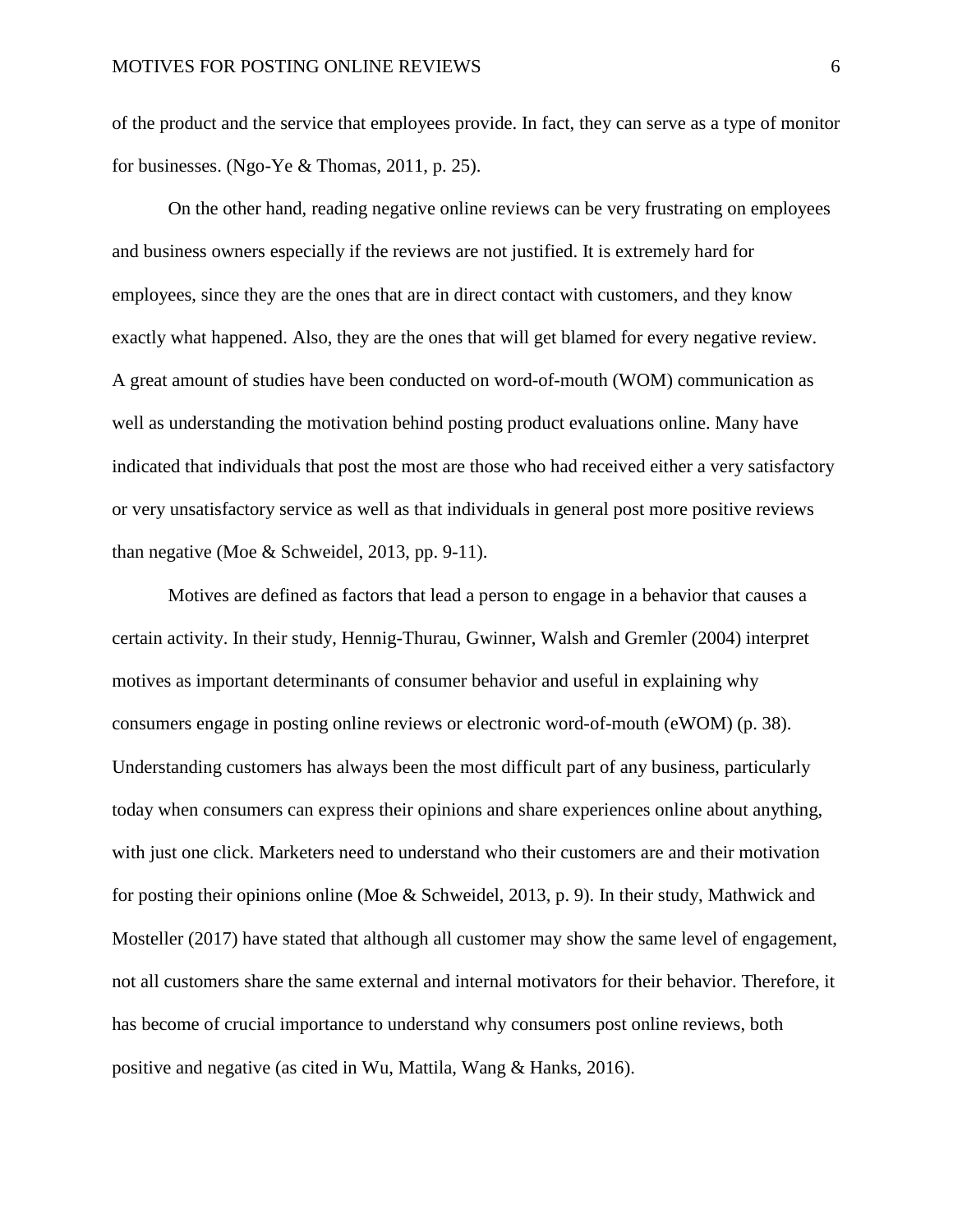#### <span id="page-7-0"></span>**Research Problem**

When managers have insight into the customer's perspective they have the chance to improve their services, build brand image and loyalty, maximize profit, minimize unnecessary costs etc. Although a great amount of studies have been conducted on word-of-mouth, not many have examined motives for posting online reviews, therefore more research needs to be done on this subject. Conducting a quantitative study through survey method with participants from Zagreb gave a better understanding of the main motivators that drive customers to post online. This study examined the relationship between gender, age, level of education and motivators for posting online reviews. It is of significant importance for service managers and marketers to understand motivation behind posting reviews because applying the acquired knowledge, will lead to reaching high satisfaction levels and therefore create and support positive instead of negative, online reviewing behavior (Wu et al., 2016, p.225). Additionally, Wu et al. (2016) argued that examining the behavior behind posting online reviews can help management see their company from the customer's perspective (p.225).

#### <span id="page-7-1"></span>**Hypotheses**

This study aims to examine motivation behind consumers posting online reviews by exploring the relationship between motives for posting online reviews and demographic data of the participants, which includes age, gender and level of education of the participants. Hypotheses have been sorted into four categories of motives in accordance with the literature review and studies conducted by Henning-Thurau et al. (2004), Cheung and Lee (2012) and Parikh, Behnke, Vorvoreanu, Almanza and Nelson (2014) which provided useful frameworks that became the base of the study and that have led to suggest 4 different theoretical perspectives or motivators. *Balance* can be described as posting positive and negative review in the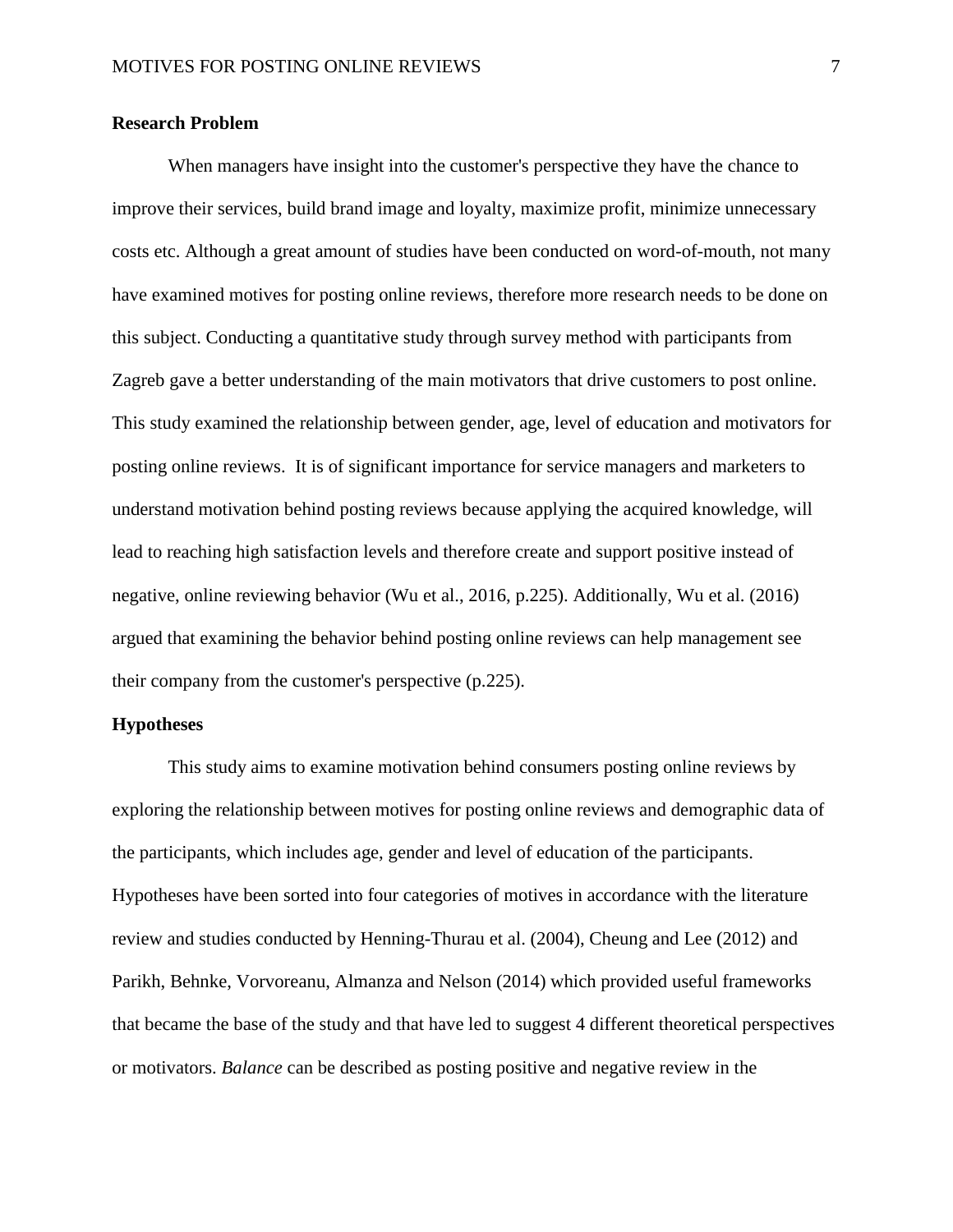accordance with the experience. *Altruism* can be defined as selfless enjoyment of helping other users. *Collectivism* can be described as being a part of an online community. Lastly *Selfenhancement* can be described as increasing one's own welfare in order to gain positive recognition from other users. The researcher defined the hypotheses of this study as follows:

**H1:** Gender is positively related to motives for posting online reviews.

**H2:** Age is positively related to motives for posting online reviews.

**H3:** Level of education is positively related to motives for posting online reviews.

#### <span id="page-8-0"></span>**Significance of the Study**

This study is conducted to understand customer motivation for posting online reviews. By conducting this research, employees and companies dealing with online reviews on a daily basis will get a better understanding on motives that drive customer behavior. Consumers using reviews can read experiences and opinions of other consumers, thanks to the development of online product and service reviews, and improve their purchase decisions (Vimaladevi & Dhanabhakaym, 2012, p. 92). When reviewers are satisfied with products, they want to maintain their positive mood as much as possible. Their motivation for posting reviews then lies in them wanting to help the online community and other users as well as the company itself (Chen  $\&$ Huang, 2013, p. 1768).

But as much as online reviews can help consumers make wiser purchasing decisions, business owners and employees dealing with customers directly can experience very negative and stressful situations when customers are not satisfied with their service or product and they post reasonable or unreasonable negative reviews. Conducting this study will help employees and business owners gain better understanding of the customer. Also, getting informed and aware of the significance of online reviews can result in increasing their practical knowledge as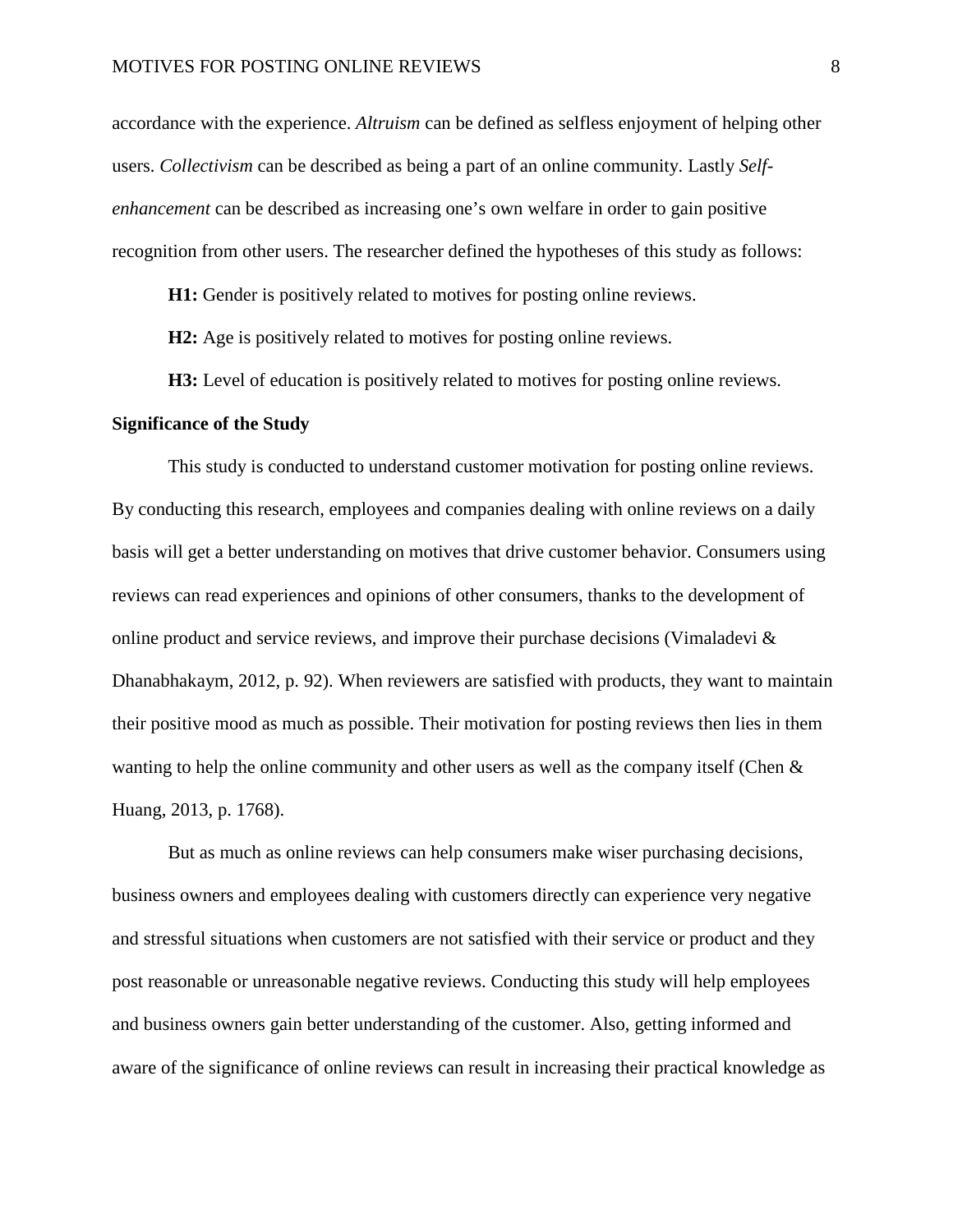well as reducing stress levels. This study will contribute to existing literature about the motivation for posting online reviews. Readers will gain a better understanding of the importance of online reviews and main motivators behind posting online reviews.

The purpose of this quantitative study is to explore the motivation behind posting online reviews among participants from Zagreb through examining the relationship between motivators and demographic data of the participants.

#### **Literature Review**

<span id="page-9-0"></span>A great amount of studies have been conducted on trying to find the reason for posting product and service evaluations online. Word-of-mouth communication has always been the most effective way of promotion and best way to verify if the next purchase decision is going to be successful, but was mostly reserved for friends and family. Today, with the evolution of technology, consumers can read hundreds of reviews from a multitude of users from different parts of the planet. Although having quick access to information, experiences and opinions posted on online review sites is efficient, different motivators for posting opinions online generate different customer behavior. This literature review presents information about word-ofmouth communication prior and in the Internet era as well as understanding motives for online reviews; from individuals who pose as "experts" and post "fake" reviews to individuals motivated purely by altruistic motives and restoring balance through online reviewing in order to describe the importance of motivation for posting online reviews.

#### <span id="page-9-1"></span>**Word-of-Mouth (WOM) communication before the Internet era**

Generally speaking, word-of-mouth has always been the cheapest, most effective way of promotion. Prior to the Internet era, consumers shared each other's product-related experiences through traditional WOM (e.g. discussions with friends and family) (Sundaram, Mitra  $\&$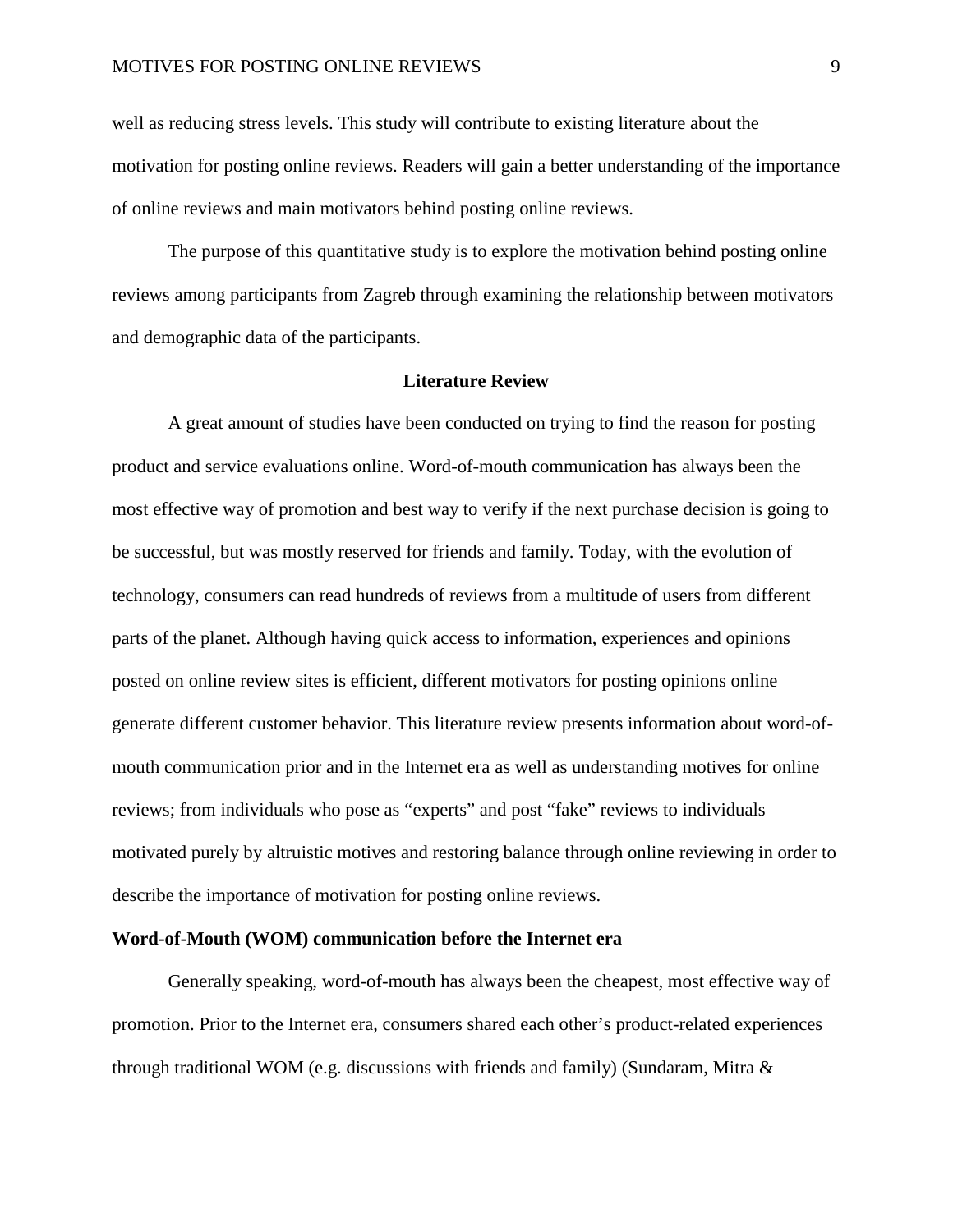Webster, 1998; Vimaladevi & Dhanabhakaym, 2012). Arndt (1967) provided one of the earliest definitions of word-of-mouth (WOM) as an oral, person-to-person connection between a communicator and a receiver who engage in a non-commercial conversation regarding a brand, product, or a service offered for sale (as cited in de Matos & Rossi, 2008, p. 578).

In their study, Sundaram, Mitra and Webster (1998) also agreed with Arndt (1967) stating that: "Both positive and negative WOM communications can have a strong influence on consumers' behavior and on ensuing business performance" (Sundaram et al., 1998, p. 527).

An interesting study conducted by Keng et al. (1995) indicates that consumers who experienced some form of dissatisfaction with the products or services they have received are more likely to tell their friends and family about their dissatisfaction rather than complain to the organization itself (as cited in Cheng, Lam & Hsu, 2006). The consumers who felt the need to address their dissatisfaction felt complaining will only cause additional annoyance (Cheng, et al., 2006). The evolution of technology and the arrival of the Internet gave new opportunities for consumers to engage in electronic word-of mouth (eWOM). Consumers now have an opportunity to exchange, share and post their own advice and opinions of products or services online. With the help of the Internet, information is no longer only controlled by news media or large businesses (Vimaladevi & Dhanabhakaym, 2012. pp. 91-92).

#### <span id="page-10-0"></span>**EWOM (Electronic Word-of-Mouth) communication**

There are a few definitions explaining eWOM. Goldsmith (2006) defined electronic word-of-mouth communication (eWOM) as word-of-mouth communication on the Internet, which can be found on online forums, electronic bulletin board systems, blogs, review sites, and social networking sites (as cited in Floyd, Freling, Alhoqail, Cho & Freling, 2014, p. 218). Furthermore, Vimaladevi and Dhanabhakaym (2012) stated that eWOM can be defined as: "All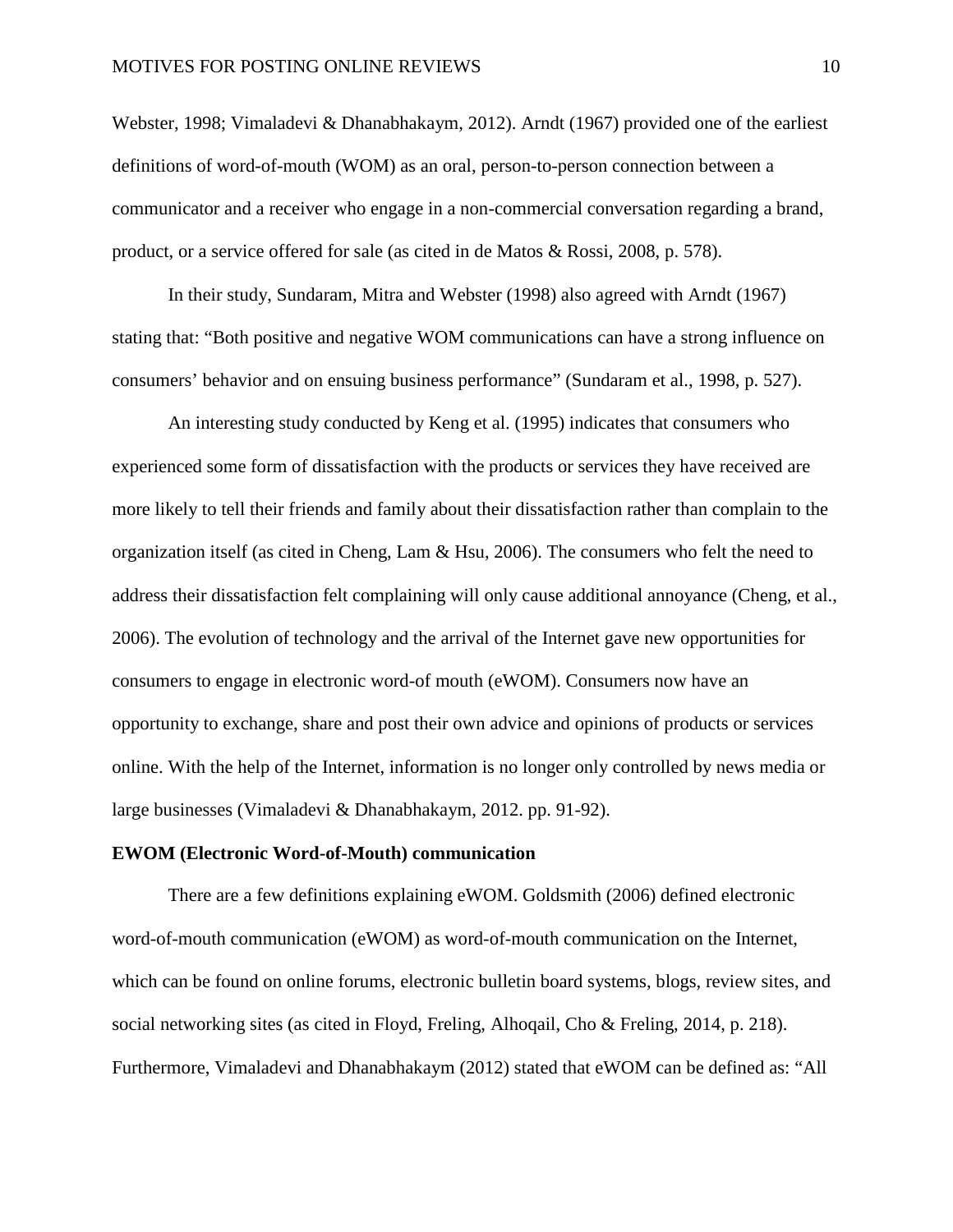informal communications directed at consumers through Internet-based technology related to the usage or characteristics of particular goods and services, or their sellers**"** (p. 91). Hennig-Thurau et al., (2004) also defined eWOM adding: "Any positive or negative statement made by potential, actual, or former customers about a product or company, which is made available to a multitude of people and institutions via the Internet" (p. 39). Floyd, Freling, Alhoqail, Cho and Freling, (2012) conducted a meta-analysis on how online reviews affect retail product sales addressing numerous authors who compared traditional WOM and eWOM. Lee et al., (2008); Senecal and Nantel (2004) stated that one of the reasons consumers like eWOM is because of its broad range of different opinions in one place (as cited in Floyd et al., 2012, p. 218). Dellarocas (2003) found that retailers have more control over information they think it would benefit them (as cited in Floyd et al., 2012, p. 218). Also, Floyd et al., (2012) mentioned eWOM is easier to decipher because feedback is posted in writing form (p. 218). Floyd et. al., (2012) has concluded during their study that products that are reviewed on online sites have significantly higher sales and influence over consumers (p. 227).

Vimaladevi and Dhanabhakaym (2012) stated that Word-of-mouth (WOM) communication is a new marketing trend that is crucial to understand as consumers' base their purchase decisions on it (p. 91).

One major difference between traditional WOM and eWOM is in the behavior of the customers. In the offline world, individuals who had a direct negative experience with a product are more likely to express their dissatisfaction. For that reason, traditional WOM (offline word of mouth) tends to be more negative than positive. However, researchers have observed that in the world of online reviews, customers tend to post positive product reviews more than negative ones (Moe & Schweidel, 2012, p. 9). Henning-Thurau et al., (2004) stated that nowadays online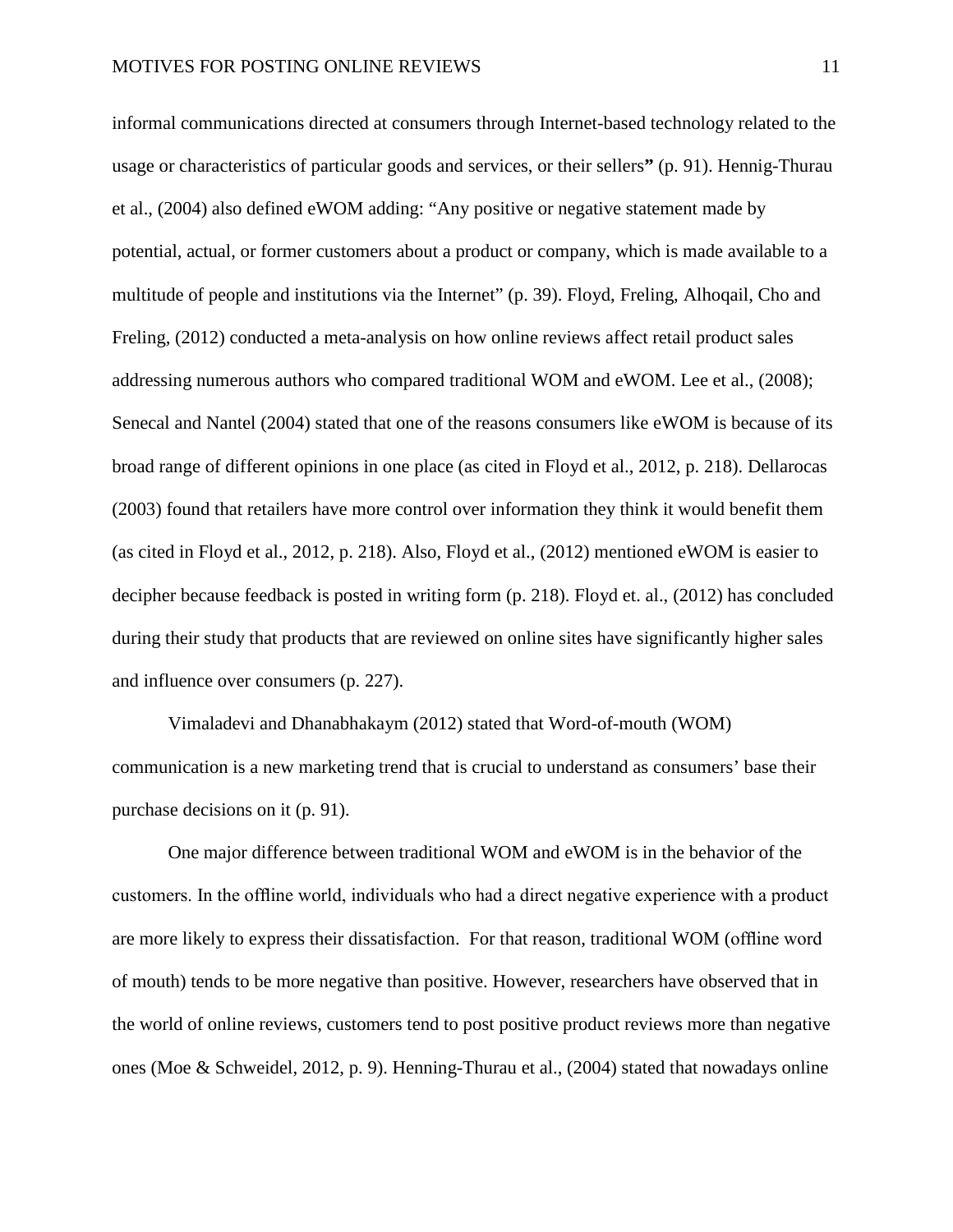reviews and consumer-opinion platforms are available to a multitude of Internet users and provide information on every area of consumption (p. 40).

Thanks to the development of online product and service reviews, customers can read experiences and opinions of fellow consumers and help decrease their uncertainty about a product's quality. Because customers often make offline purchases based on online reviews many businesses, such as Amazon.com, have promoted and expanded their online review services (Vimaladevi & Dhanabhakaym, 2012, p. 92).

Morgan et al., (2003) examined the effect of positive and negative WOM on tourism products. They noted that negative WOM comments can have an overwhelming impact upon a destination's image (as cited in Litvin, Goldsmith & Pan 2005, p. 7). Similarly Crick's (2003) study noted that industry results can vary based on the behavior of locals towards tourists. Because of negative WOM the impact on the industry can be negative when locals display hostile feelings (as cited in Litvin et al., 2005, p. 7). Vimaladevi and Dhanabhakaym (2012) noted that negative eWOM has a stronger impact on the decision-making process.

Review making is a phenomenon in the sense that customers don't have to leave positive or negative reviews if they don't want to since it is not defined by any contract. It depends on the customers' willingness to do so and it has a strong impact on business (Cheng and Huang, 2013, p. 1759). However, Henning-Thureu, (2004) address the problem that "only limited research on consumers' eWOM communication has been published to date" (p. 39); encouraging researchers to conduct more studies on this matter.

#### <span id="page-12-0"></span>**EWOM impact on customer behavior**

Different motivators for posting opinions online generate different customer behavior. Moe and Schweidel (2012) conducted a study addressing the behavior of 2 types of individuals.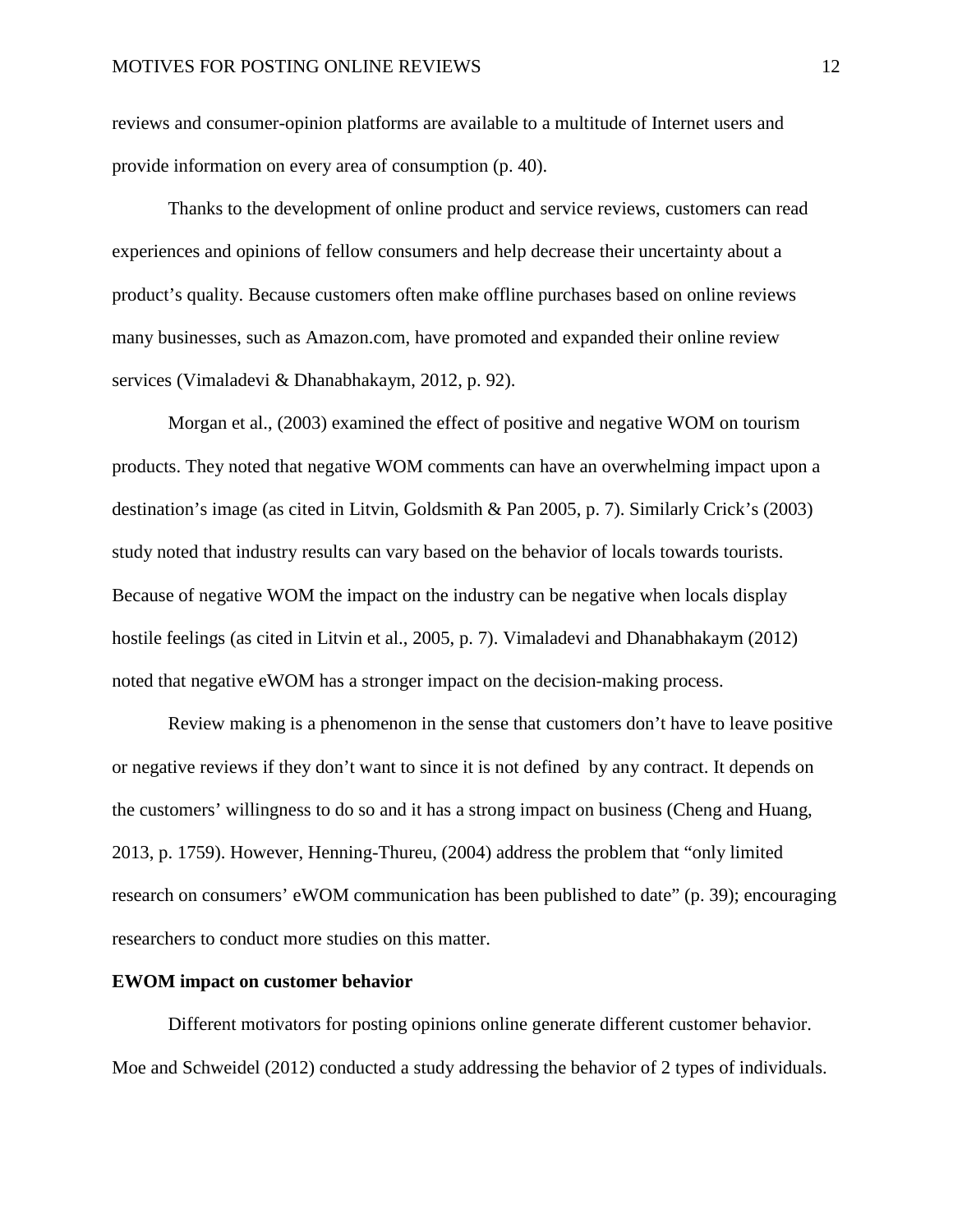The first type is the "least active" posters who display bandwagon effects by posting better ratings when previously displayed ratings were more positive; so they were easily manipulated by others as they would adjust their ratings to fit the majority of users. The second type is the "most active" who are prone to post more negative ratings if they saw that the products or services they want to rate already have mostly positive ratings. They consider themselves to be "experts" who want to achieve popularity in the community by posting negative comments that would attract attention (pp.10-11). In a study conducted by Goldsmith and Flynn (1993), the key WOM player is the *opinion leader*, who "interprets the meaning of media message content for others, i.e. *opinion seekers*" (as cited in Litvin et al., 2005, p. 4).

Rust and Oliver (1994) stated that a consumers mood and response to a product or service, depends on whether the consumption experience was satisfying or not. Depending on the satisfaction level, the response can be either positive or negative. If positive the response arouses emotions like excitement, happiness, or contentment and brings higher rating (as cited in Chen & Huang, 2013, p. 1768). This would support Isen and Shalker's (1982) statement that "people rate an object or experience more positively when they are in a good mood" (Chen & Huang, 2013, 1768). Nygren, Isen, Tayor and Dulin (1996) mentioned "someone who is feeling happy has more ready access to thoughts about the positive aspects of any relatively neutral stimulus than does someone in a control state" (p. 60). On the other hand, positive mood doesn't keep people from a negative reaction. If people encountered a negative experience they tend to be more cautious and self-protective. When people are in a positive mood, other factors in the decisionmaking equation like utility, choice or outcome are important influencers because consumers are not only focusing primarily on probabilities (Nygren, Isen, Tayor & Dulin, 1996, p. 60).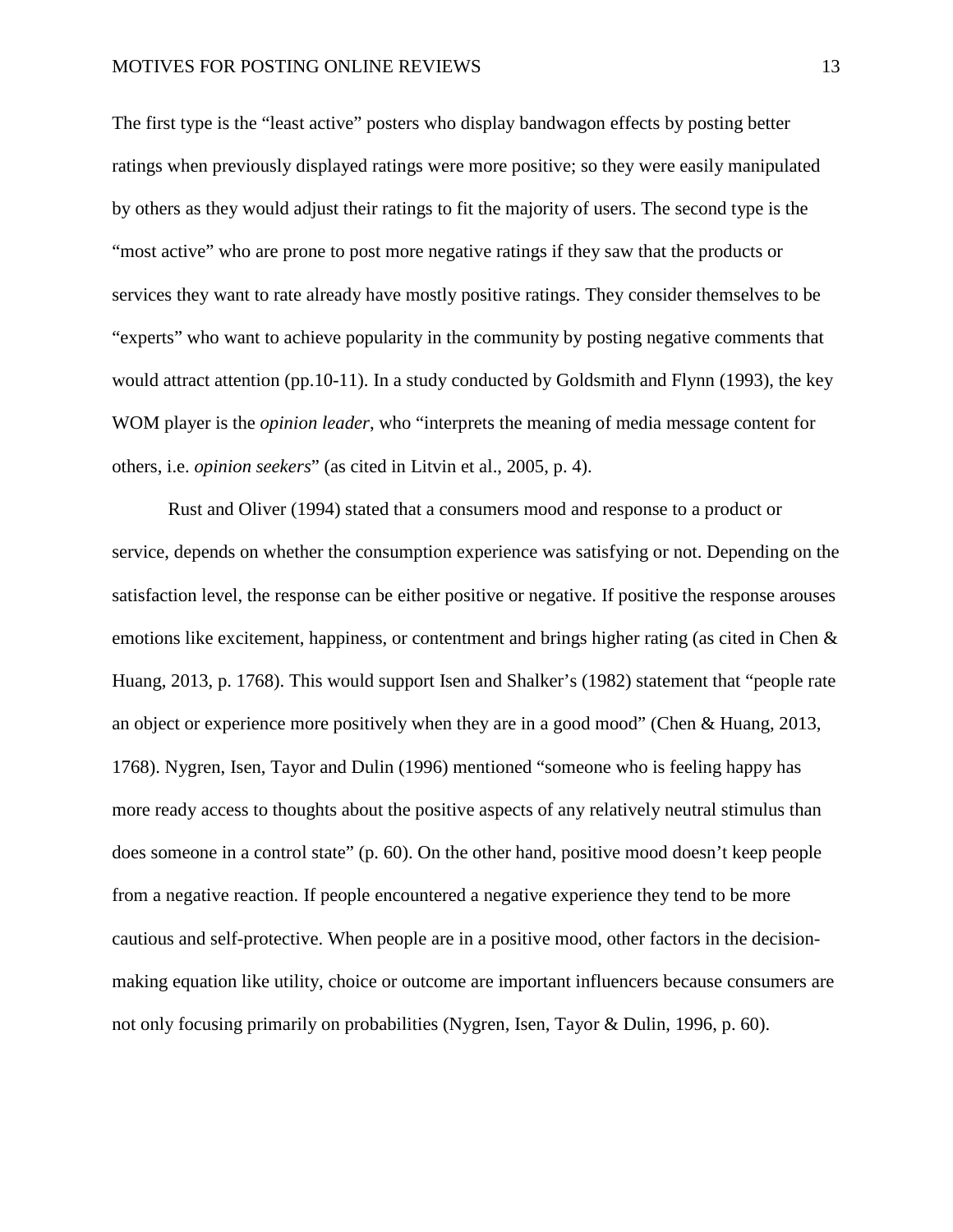Thus, when reviewers have positive feelings towards products it motivates them to help fellow consumers and companies as well by sharing and posting their opinion through reviews (Chen & Huang, 2013, p. 1768). Overall, research indicated that "individuals were more likely to submit ratings when they were very satisfied or not satisfied." When their evaluation was moderate, individuals wouldn't post as actively as when the evaluation was positive (Moe  $\&$ Schweidel, 2012, p. 10). When reviewers are satisfied with products, they want to maintain their positive mood as much as possible so that is another reason why they are more prone to posting online reviews. These suggestions from different authors may explain the positive relationship between ratings and review behaviors (Chen & Huang, 2013, p. 1768).

Although overall there is a positive mood regarding online reviews, there are still cases in which customers respond negatively to products or services. Except genuine negative reviews posted entirely because of negative experiences with products or services, nowadays there is a practice of dishonest or "fake" reviews that anyone can post since nearly all services and products can be evaluated online and most people have Internet access. Reasons for doing so might be competitiveness between business owners that then resort to employees posing as customers with the intention of giving a bad review (Litvin et al., 2005, pp. 16-17).

For reasons indicated in this literature review, marketers and consumers alike must exercise caution in drawing inferences from posted product ratings and reviews, since the individuals behind these opinions might not have sincere intentions toward a certain company, product or service and may not reflect the overall customer base's perceptions (Moe & Schweidel, 2012, p. 12). Nevertheless, the impact that online reviews and eWOM in general have on businesses is becoming a new object of interest to many companies since it has become a tool for developing strategic plans, improving brand competition, monitoring consumer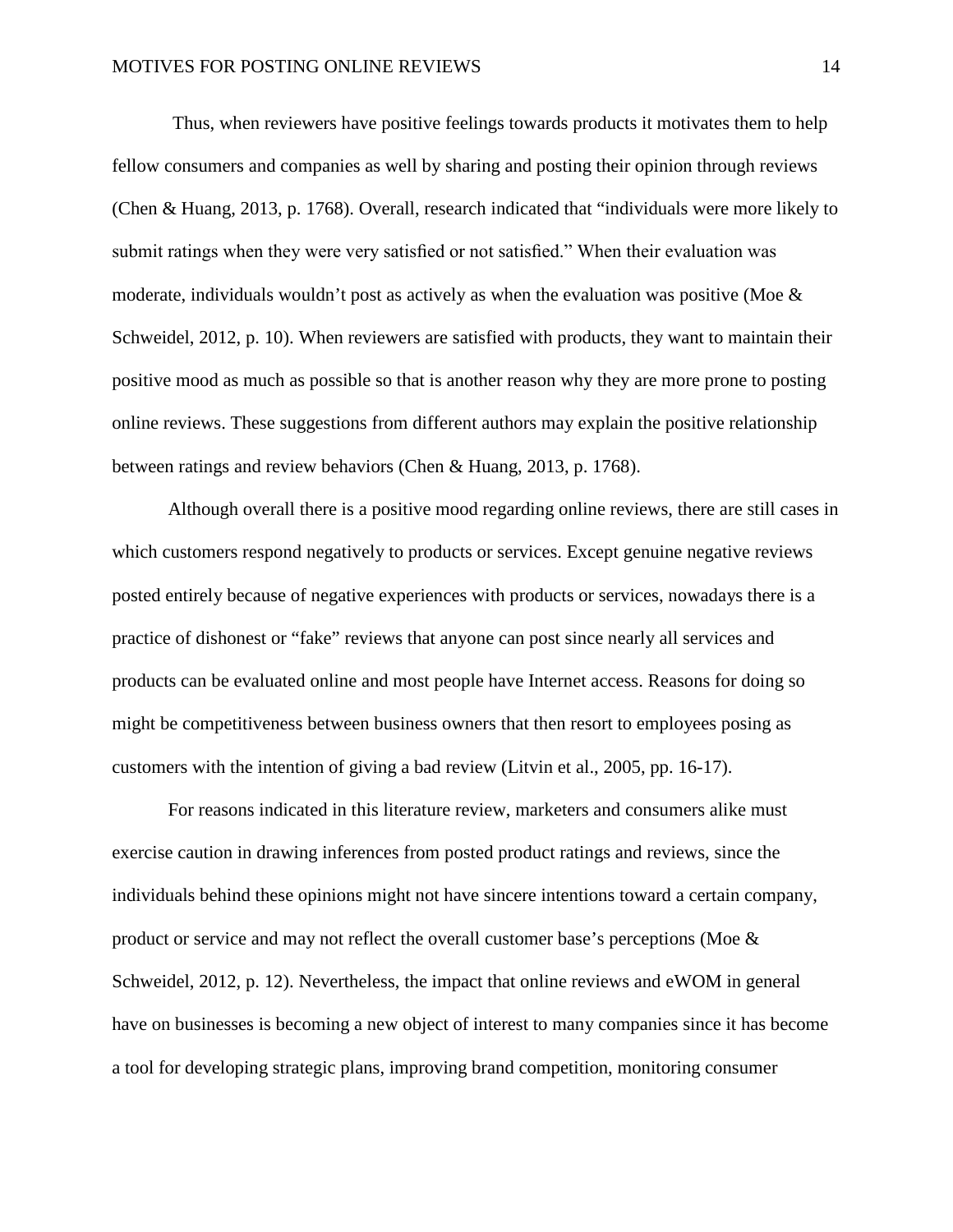satisfaction and is a key influencer in purchase decisions (Chen & Huang, 2013, p. 1759; Litvin et al. 2005, p. 1; Vimaladevi & Dhanabhakaym, 2012, p. 99).

#### <span id="page-15-0"></span>**Motivators behind posting online reviews**

There are a number of studies explaining the motivational factor behind WOM communication. Dichter (1966) identified four main motivational categories of positive WOM communication: product-involvement, self-involvement, other-involvement, and messageinvolvement (as cited in Henning-Thurau, Gwinner, Walsh & Gremler, 2004, p. 40). In 1993, Engel et al. altered Dichter's typology, and introduced dissonance reduction (reduces doubts following a major purchase decision) as an additional factor which the authors explained as a reason for articulating negative WOM communication only (as cited in Henning-Thurau et al., 2004, pp. 40-41).

One of the most comprehensive studies on motives for WOM communication is the one by Sundaram et al. (1998). The authors wanted to investigate the relationship between consumption experiences and motives that drive consumers to engage in both positive and negative unsolicited WOM communications (p. 527). The authors carried out 390 criticalincident interviews, identifying eight motives for consumer WOM communication. Four explained positive WOM communication (altruism, product involvement (having a personal interest in the product), *self-enhancement* (enhancing one's own welfare), helping the company), and the other four negative WOM communication (altruism, anxiety reduction, vengeance, advice seeking (gaining advice on how to solve problems) (Henning-Thurau et al., 2004, pp.40- 41; Sundaram et al., 1998). An interesting finding from this study was that *altruism* was introduced as both negative and positive motive for WOM communication. A study conducted by Cheung and Lee (2012) suggested that sense of belonging, being part of a community and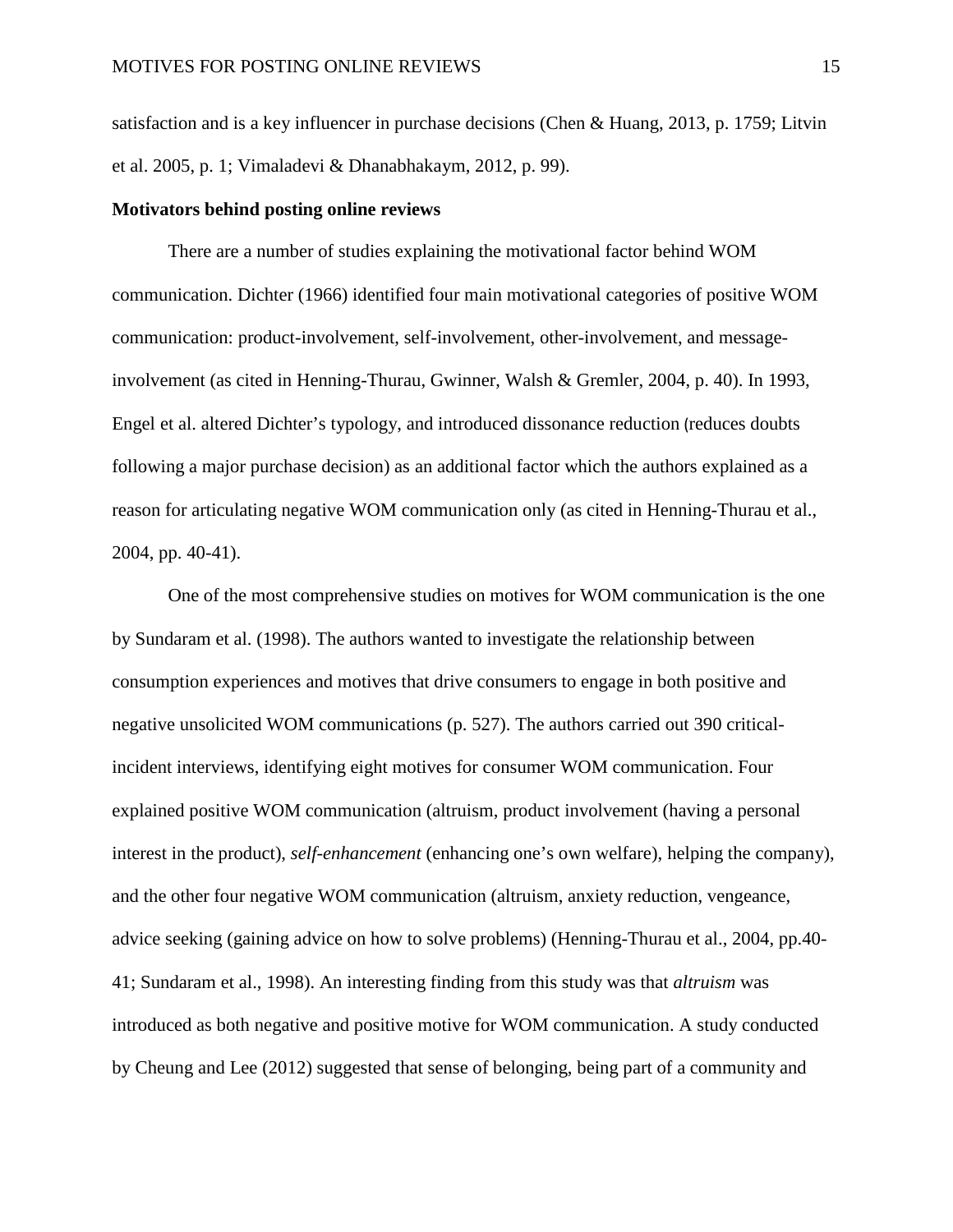helping others proved to be the biggest motivators behind posting reviews on online consumeropinion platforms. Similarly, Verhagen, Nauta and Feldberg (2013) found that consumers feel the need to warn and inform fellow community members, so sense of community usefulness is a strong motivator behind negative eWOM (pp.1430-1431).

Since there is much competition between service and product providers it's not unusual for some business owners to resort to stealth marketing tactics. Neisser (2004) defined stealth marketing as "employing tactics that engage the prospect without people knowing they are being marketed" (as cited in Litvin et al., 2005, p. 16). The most common tactic is when a company uses employees on their behalf to pretend to be customers and post positive online reviews, enhancing their ratings. Also, another tactic is when a company uses their employees to pretend to be customers of a competitor, mentioning non-existing problems and posting negative comments on their online review platforms, decreasing the competitions rating. This has become a problem for most travel related review sites where restaurants, properties and destinations can receive a harsh "hate" review (Litvin et al, 2005, p. 17).

With these studies from the literature review in mind, it can be said that online reviews affect customer behavior in several ways depending on the intention and motivation factor behind the review. Online reviews are important because in the majority of cases they provide a positive online communication because positive feelings towards products motivates them to help fellow consumers and companies as well as by sharing and posting their opinion through reviews (Chen & Huang, 2013, p. 1768). Understanding motives for posting online reviews is important because they uncover intention and explain and influence behavior. The methodology section next describes the research design for this study as well as methods for data collection and analysis used for this study.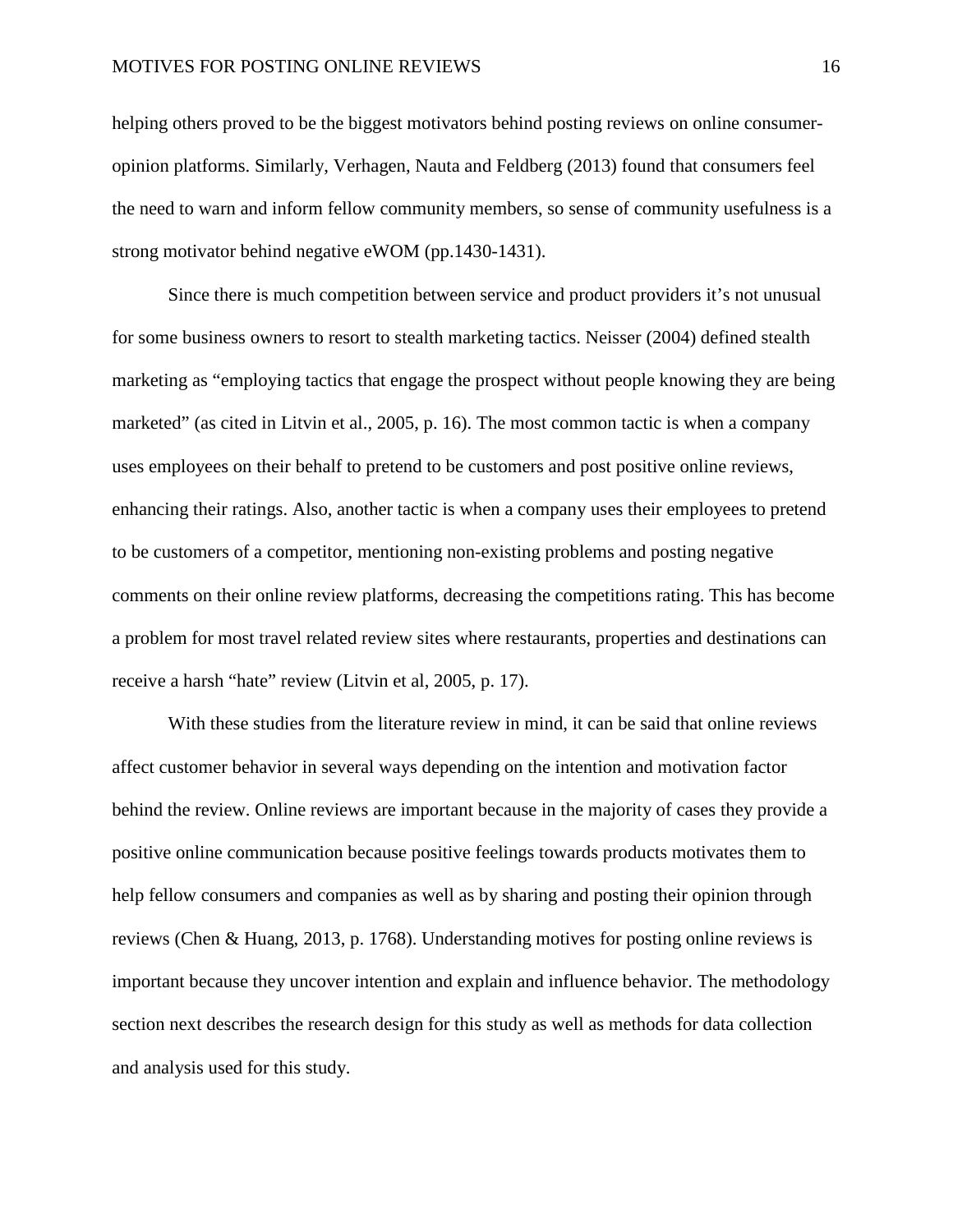#### **Methodology**

#### <span id="page-17-1"></span><span id="page-17-0"></span>**Research Design**

The research design for this study is quantitative. The research design of inquiry is nonexperimental as a survey method was used to describe the motivation of consumers who post reviews online. Studies conducted by Henning-Thurau et al. (2004), and Cheung and Lee (2012) as well as Parikh et al. (2014) have provided useful frameworks that served as a base for the researcher's study. The researcher examined research questions and surveys from the mentioned studies and combined parts of them to put together the survey for this study which have led to suggest 4 different theoretical perspectives or motives that served as dependant variables for this study: *balance, altruism, collectivism* and *self-enhancement*. *Balance* is defined as one's need for posting either positive or negative reviews in accordance with the experience; *altruism* is defined as selfless enjoyment of helping other users; *collectivism* is defined as a person's need to be a part of an online community; and *self-enhancement* is defined as the need to increase one's own welfare and gain positive recognition from other users. Demographics like gender, age and level of education were used as independent variables for the study. The researcher defined the hypotheses as follows:

**H1:** Gender is positively related to motives for posting online reviews.

**H2:** Age is positively related to motives for posting online reviews.

**H3:** Level of education is positively related to motives for posting online reviews.

The hypotheses stated in this study are based on the belief that the dependent variables, motives for posting online reviews (balance, altruism, collectivism and self-enhancement), are positively related to gender, age and level of education (independent variables).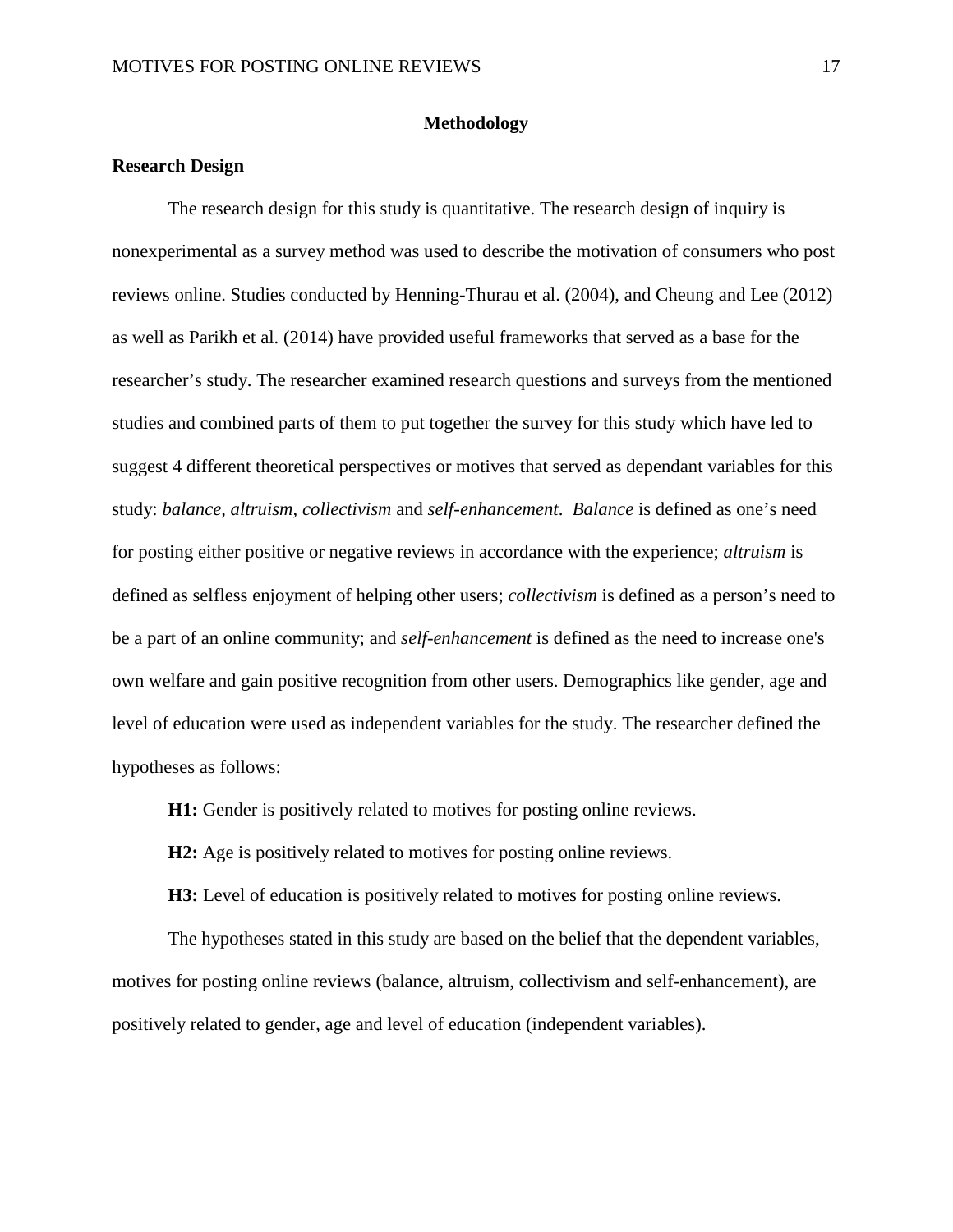Analyzing whether there is a connection between demographic data like age, gender and level of education and motives for posting reviews online as well as comparing findings from existing studies is the aim of this study.

#### <span id="page-18-0"></span>**Strategy of Inquiry**

Quantitative research focuses on specific variables and studies them in order to determine if there is a connection between them (Denscombe, 2014, p. 238). The approach is associated with the production of numerical data, which is tested for validity and reliability to ensure it reflects the research itself, and not the researcher's preferences (Denscombe, 2014, p. 238). Since quantitative methods measures quantities rather than impressions and tests statistical significance the researcher will gain more credibility in terms of the interpretations and the confidence of the results (Denscombe, 2014, p. 269).

A survey method was used as a strategy of inquiry for this study as the survey method is primarily associated with quantitative research (Denscombe, 2014, p. 242). The researcher used the survey method because surveys enable getting information about a large number of people that can be generated relatively quickly and cost-efficiently. The findings enable the researcher to generalize conclusions to the population which is less possible to do in a qualitative studies such as interviews, where the ability to generalize is limited due to the size of the sample. Also, surveys enable the researcher to look for patterns of activity within groups or categories of people (rather than individuals) (Denscombe, 2014, p. 242). A disadvantage of the survey method is that the data is only as good as the methods used to collect them and the questions the researcher asks.

The researcher examined studies from Hennig-Thurau et al. (2004) as well as Cheung and Lee's (2012) and Parikh et al., (2014) and used parts of their surveys to construct survey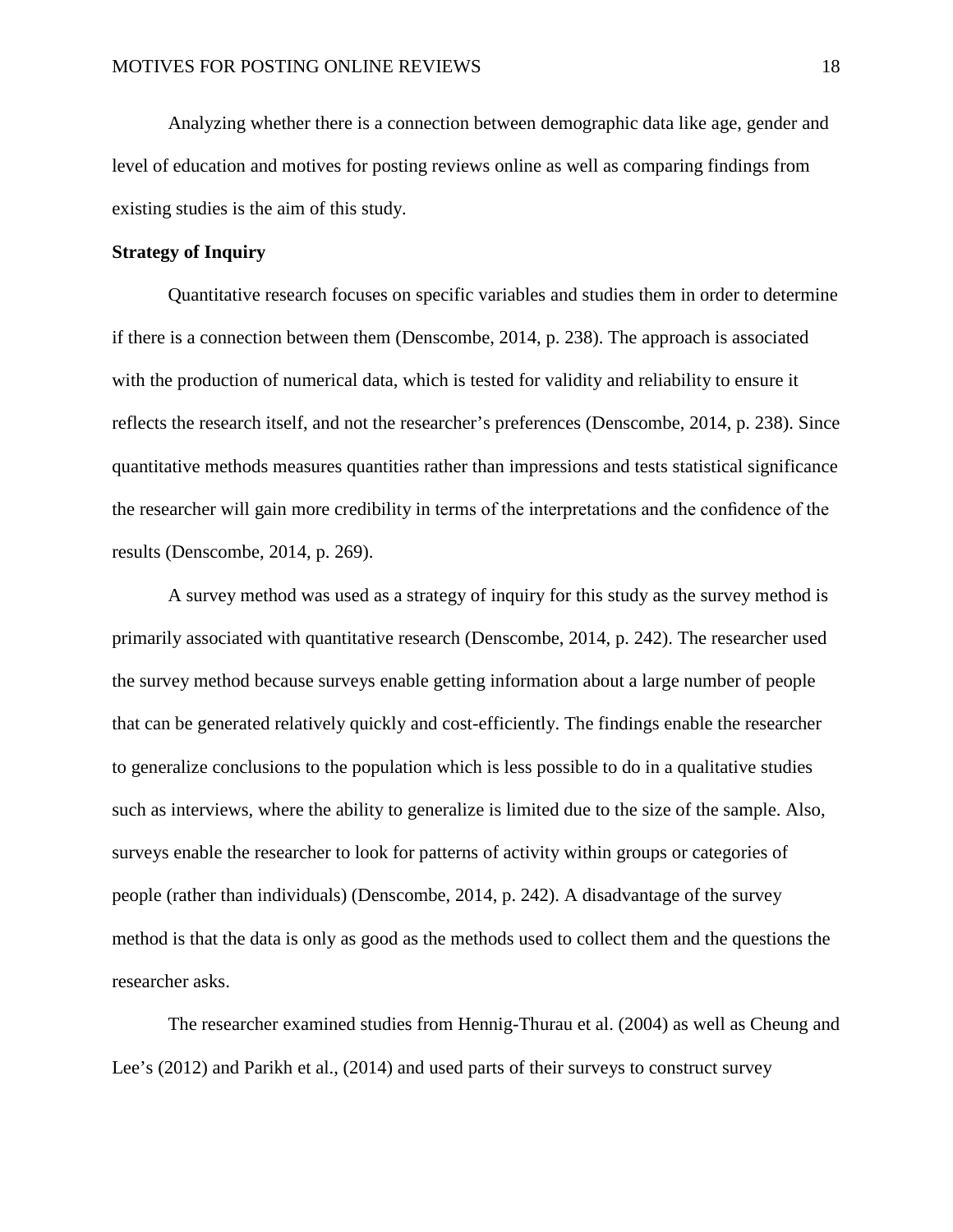questions for this study. These comprehensive studies all explore the motivation and intention of posting behavior and online reviewing. The authors discuss the most important part behind consumer behavior when it comes to engaging in eWOM; motivation and intention. Their research also served as a basis for many other researchers who wanted to explore the motivation behind electronic Word-of-Mouth communication. For this study the researcher combined existing survey and research questions from the mentioned studies and categorized the questions by dividing them into 4 categories in accordance with the 4 different theoretical perspectives or motivators (balance, altruism, collectivism and self-enhancement). The complete survey can be seen in Appendix A.

The first part of the questionnaire consisted of statements that were scored with a 5 score Likert scale ranging from 1 (strongly disagree) to 5 (strongly agree) indicating the level of agreement or disagreement with each item.

The questions in the first part of the survey were mixed together in order for survey objectives to appear less obvious and so the participants could answer the questions as honestly as possible.

The second part of the questionnaire consisted of basic demographic questions that will be linked to the dependent variables in order to examine the relationship between a participant's demographic data with the motives for posting reviews online. The researcher asked 3 questions regarding the demographic data of the participants, revolving their gender, age and level of education.

#### <span id="page-19-0"></span>**Participants**

The targeted participants of this study were individuals from Zagreb who actively post online reviews. The requirement for participation was that participants must actively post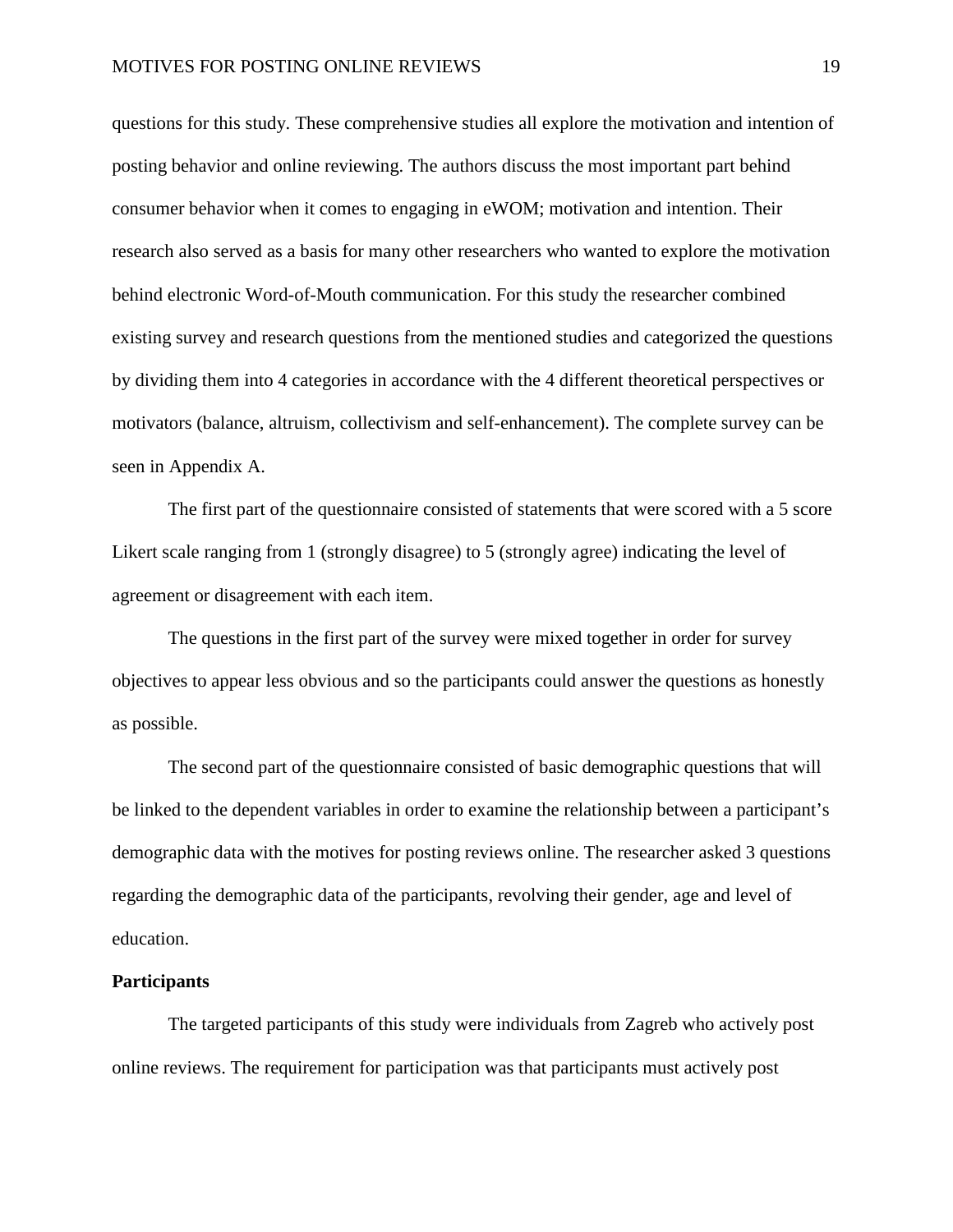reviews online and this was clearly stated in the survey. Selection of participants was by convenience sampling. The sample size was 122 participants. The sample consisted of both men and women with age groups varying from 19 years old to 60 and over years old with various education levels from less than High school to Ph.D. level of education.

#### <span id="page-20-0"></span>**Data Collection**

The researcher created an online survey, using Survey Monkey, an online survey tool. The survey was distributed online through the researcher's social profiles and distribution tools such as Facebook, WhatsApp and e-mail by posting the link of the survey and sending the survey on request via Messenger app or e-mail. Participants were encouraged to complete and share the survey depending on their availability and willingness. The researcher managed to collect 122 responses, completed anonymously to ensure minimum bias and prejudice.

#### <span id="page-20-1"></span>**Data Analysis**

The data collected was analyzed partially using the Survey Monkey data analysis tool. The analysis tool analyzed answers for every question and then summarized it so the researcher could compare the results of each question. The researcher used SPSS Statistics software package to calculate and analyze correlation between 4 scales of motives and demographic variables (gender, level of education and age).

Scale motives were calculated in a way that each of the statements were associated with a numeric value: strongly disagree = 1, disagree = 2, neutral = 3, agree = 4, strongly agree = 5. The values for four questions that make a certain motive were then calculated. This way, the researcher got four scale motives (balance, altruism, collectivism, self-enhancement) in which each respondent could score between 4 (if the respondent chose "strongly disagree" on all four statements) and 20 (if the respondent chose "strongly agree" in all four statements). Distribution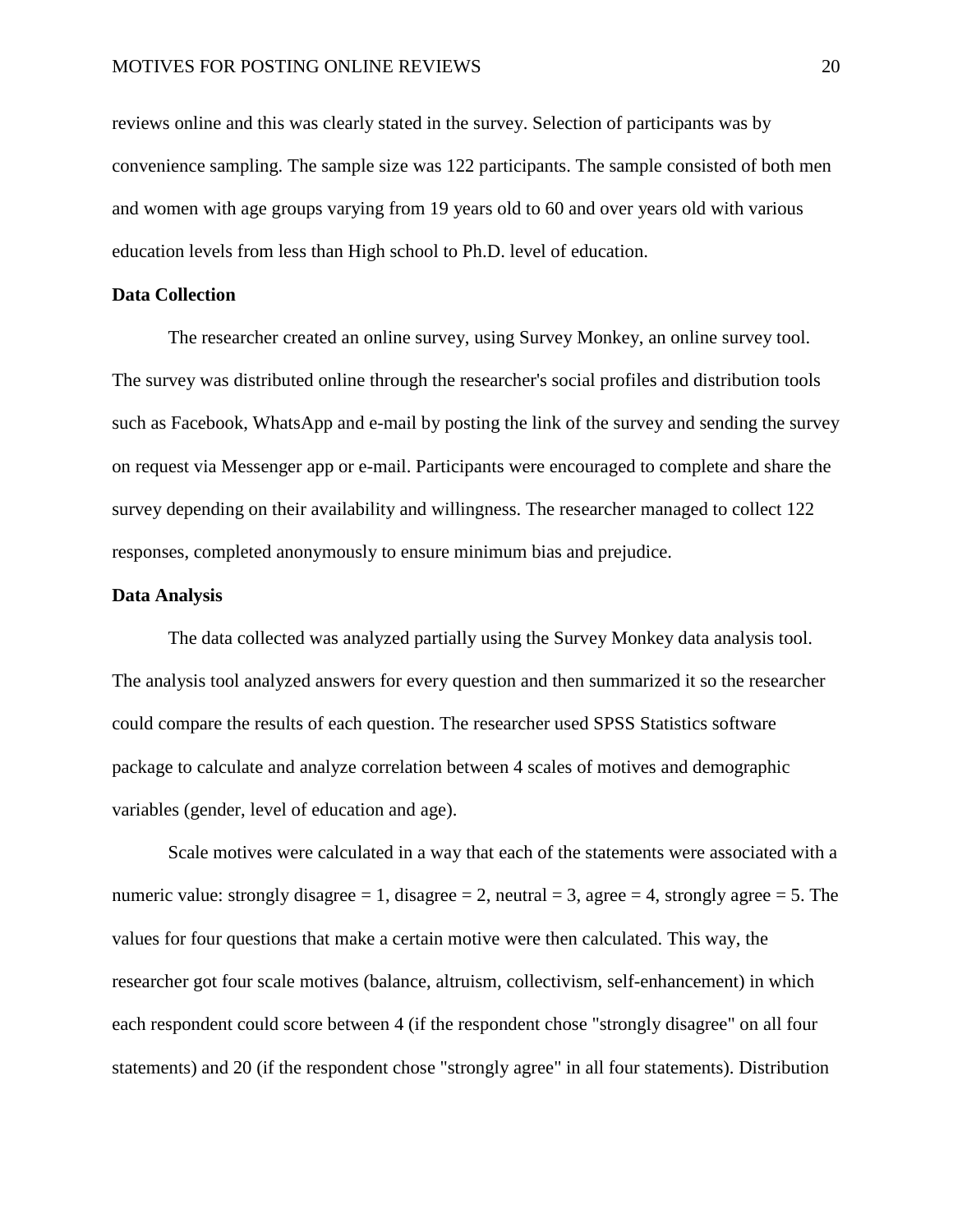of motive scale results can be seen in the results section. The distribution of the results of the respondents within each of these variables shows how many respondents achieved a certain result (grouped into classes), from the lowest possible score (4) to the highest possible score (20) (Figure 1).



Figure 1. Distribution of Motive Scale Results

To compare the average results, the researcher has calculated the minimum and maximum, mean and standard deviation to measure the dispersion of the results. The minimum/ maximum theoretical result was, the same in all 4 cases, between 4 and 20 (Table 1).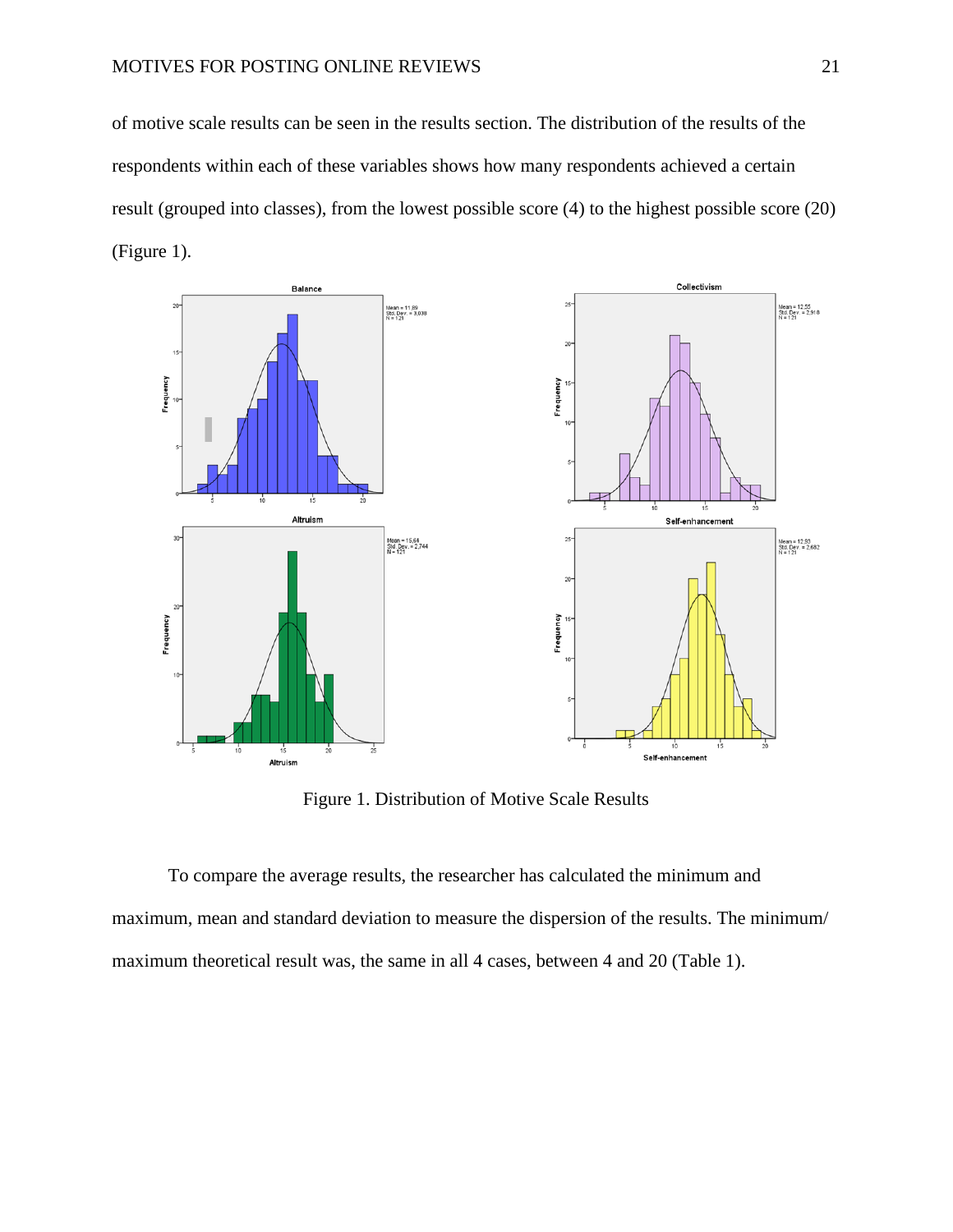|                     | N   | Minimum | Maximum | Mean  |       |
|---------------------|-----|---------|---------|-------|-------|
| Balance             | 121 |         | 20      | 11,89 | 3,038 |
| Altruism            | 121 | h       | 20      | 15,64 | 2,744 |
| Collectivism        | 121 |         | 20      | 12,55 | 2,918 |
| Self-enhancement    | 121 |         | 19      | 12,93 | 2,682 |
| Valid N (list wise) | 119 |         |         |       |       |

|  | Table 1. Comparison of average results |  |  |
|--|----------------------------------------|--|--|
|  |                                        |  |  |

The statistical significance of the difference between the average degree of agreement with the four scales of motives for posting online reviews (balance, altruism, collectivism, selfenhancement) was tested by dependent variance analysis, respectively, repeated measures analysis of variance (ANOVA) (Table 2).

| <b>Tests of Within-Subjects Effects</b> |                         |     |             |               |      |                  |  |  |  |
|-----------------------------------------|-------------------------|-----|-------------|---------------|------|------------------|--|--|--|
| Source                                  | Type III Sum of Squares | df  | Mean Square | F             | Sig. | Partial $\eta^2$ |  |  |  |
| Sphericity Assumed<br><b>Motivators</b> | 957,807                 | 3   | 319,269     |               |      |                  |  |  |  |
| Error (Motivators) Sphericity Assumed   | 1012,693                | 354 | 2,861       | 111,605 0,000 |      | 0,486            |  |  |  |

Table 2. Repeated measures analysis of variance (ANOVA)

Post-hoc analysis by each motive individually found that the average scores of all four scales of motivates differed significantly statistically, with the exception of *collectivism* and *selfenhancement*.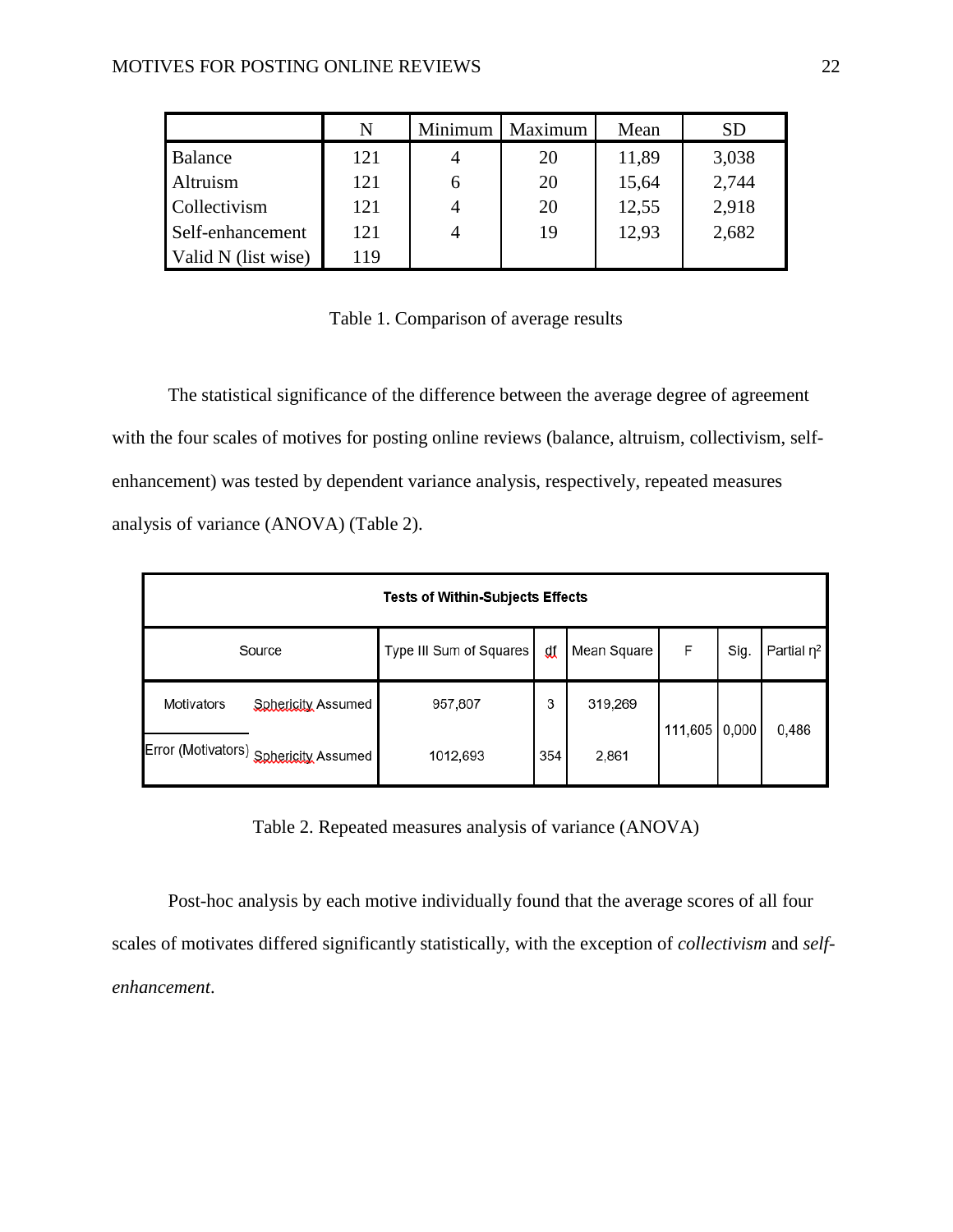| <b>Pairwise Comparisons</b> |                  |                       |            |                   |                                                     |                    |  |  |
|-----------------------------|------------------|-----------------------|------------|-------------------|-----------------------------------------------------|--------------------|--|--|
| (I) Motivators              | (J) Motivators   | Mean Difference (I-   | Std. Error | Sig. <sup>a</sup> | 95% Confidence Interval for Difference <sup>a</sup> |                    |  |  |
|                             |                  | $\mathbf{J})$         |            |                   | Lower Bound                                         | <b>Upper Bound</b> |  |  |
|                             | Altruism         | $-3,731$ *            | 0,251      | 0,000             | $-4,406$                                            | $-3,057$           |  |  |
| Balance                     | Collectivism     | $-0,655$ *            | 0,222      | 0,023             | $-1,252$                                            | $-0.059$           |  |  |
|                             | Self-enhancement | $-1,076*$             | 0,247      | 0,000             | $-1,738$                                            | $-0,413$           |  |  |
|                             | Balance          | $3,731*$              | 0,251      | 0,000             | 3,057                                               | 4,406              |  |  |
| Altruism                    | Collectivism     | $3,076*$              | 0,195      | 0,000             | 2,553                                               | 3,598              |  |  |
|                             | Self-enhancement | $2,655$ *             | 0,197      | 0,000             | 2,128                                               | 3,183              |  |  |
|                             | Balance          | $0,655$ *             | 0,222      | 0,023             | 0,059                                               | 1,252              |  |  |
| Collectivism                | Altruism         | $-3,076$ *            | 0,195      | 0,000             | $-3,598$                                            | $-2,553$           |  |  |
|                             | Self-enhancement | $-0,420$              | 0,196      | 0,202             | $-0,945$                                            | 0,105              |  |  |
|                             | Balance          | $1,076*$              | 0,247      | 0,000             | 0,413                                               | 1,738              |  |  |
| Self-<br>enhancement        | Altruism         | $-2,655$ <sup>*</sup> | 0,197      | 0,000             | $-3,183$                                            | $-2,128$           |  |  |
|                             | Collectivism     | 0,420                 | 0,196      | 0,202             | $-0,105$                                            | 0,945              |  |  |

Based on estimated marginal means

\*. The mean difference is significant at the 0,05 level.

a. Adjustment for multiple comparisons: Bonferroni.

#### Table 3. Individual comparisons results in 4 motives

In order to determine whether there is a difference between expressing motives for

posting online reviews and gender, the researcher computed an independent samples t-test for

each of them (Table 4)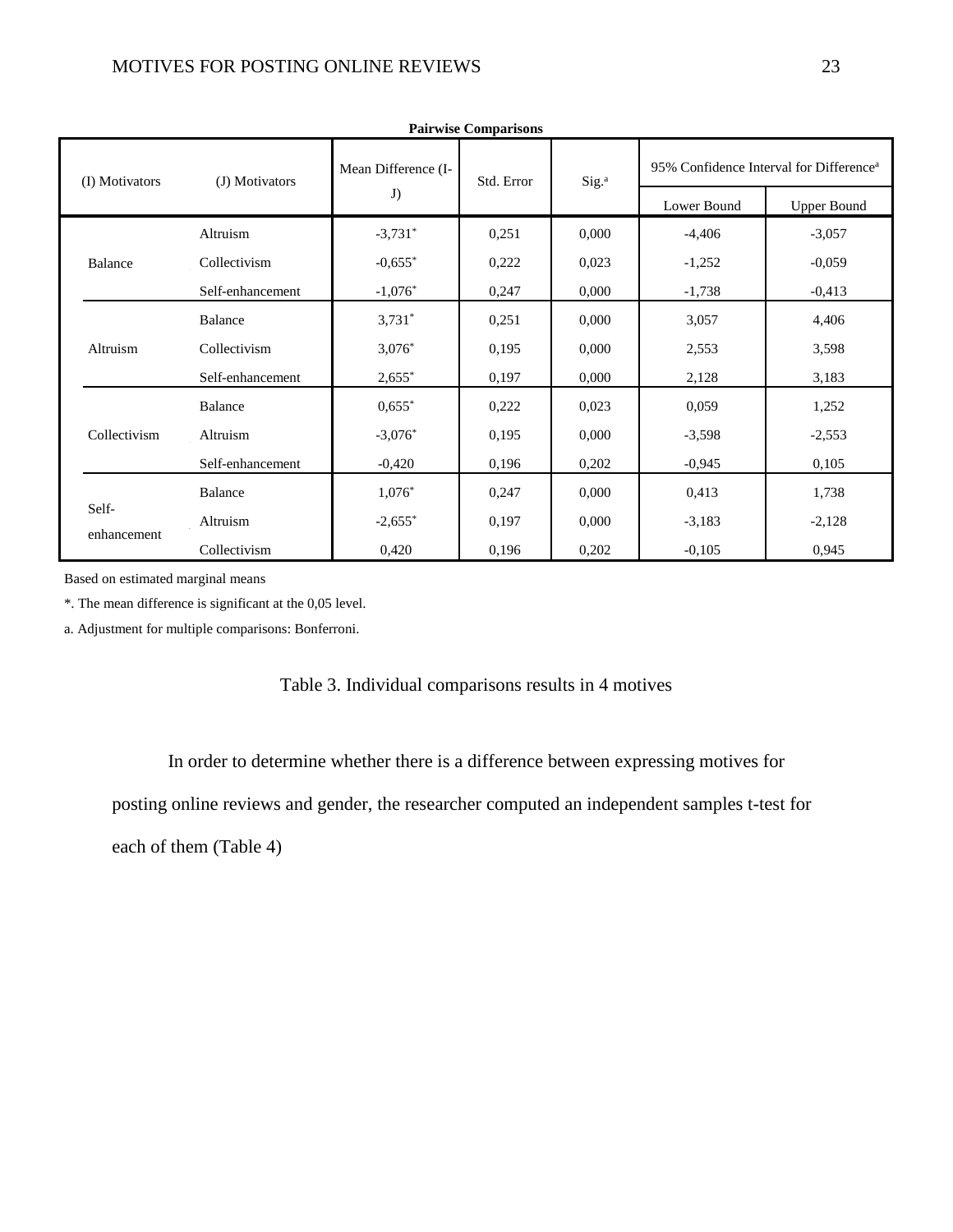| <b>Group Statistics</b> |        |    |       |           |                        |  |  |  |  |
|-------------------------|--------|----|-------|-----------|------------------------|--|--|--|--|
|                         | Gender | N  | Mean  | <b>SD</b> | <b>Std. Error Mean</b> |  |  |  |  |
|                         | Male   | 36 | 11,42 | 3,350     | 0,558                  |  |  |  |  |
| Balance                 | Female | 85 | 12,09 | 2,893     | 0,314                  |  |  |  |  |
| Altruism                | Male   | 36 | 14,81 | 3,371     | 0,562                  |  |  |  |  |
|                         | Female | 85 | 16,00 | 2,365     | 0,257                  |  |  |  |  |
|                         | Male   | 36 | 11,94 | 3,216     | 0,536                  |  |  |  |  |
| Collectivism            | Female | 85 | 12,81 | 2,762     | 0,300                  |  |  |  |  |
| Self-                   | Male   | 36 | 12,44 | 2,677     | 0,446                  |  |  |  |  |
| enhancement             | Female | 85 | 13,14 | 2,673     | 0,290                  |  |  |  |  |

|                  | t-test for Equality of Means |            |       |          |            |                                              |          |  |  |
|------------------|------------------------------|------------|-------|----------|------------|----------------------------------------------|----------|--|--|
|                  | t                            | df         | Sig.  | Mean     | Std. Error | 95% Confidence Interval<br>of the Difference |          |  |  |
|                  | Difference                   | Difference | Lower | Upper    |            |                                              |          |  |  |
| Balance          | $-1,123$                     | 119        | 0,264 | $-0,677$ | 0,603      | $-1,872$                                     | 0,518    |  |  |
| Altruism         | $-2,225$                     | 119        | 0,028 | $-1,194$ | 0,537      | $-2,258$                                     | $-0,131$ |  |  |
| Collectivism     | $-1,502$                     | 119        | 0,136 | $-0,867$ | 0,577      | $-2,010$                                     | 0,276    |  |  |
| Self-enhancement | $-1,310$                     | 119        | 0,193 | $-0,697$ | 0,532      | $-1,750$                                     | 0,356    |  |  |

Table 4. Independent samples t-test

In order to determine whether age is associated with the motives for posting online reviews, the researcher used Spearman's correlation coefficient between the results on 4 scale motives and age (Table 5).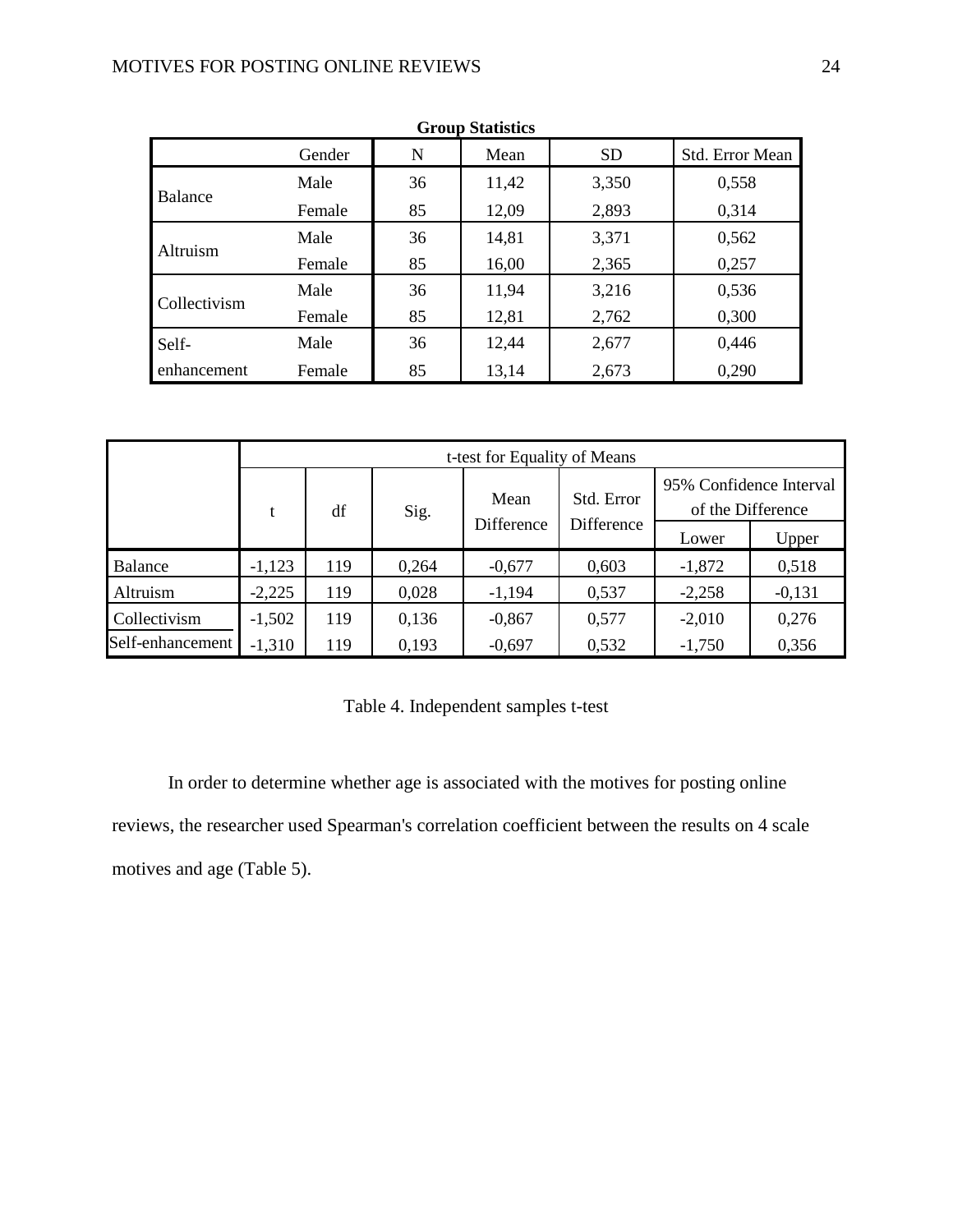| <b>Correlations</b> |                                                                       |            |            |                       |            |          |  |  |  |  |  |
|---------------------|-----------------------------------------------------------------------|------------|------------|-----------------------|------------|----------|--|--|--|--|--|
|                     | <b>Balance</b><br>Collectivism<br>Altruism<br>Self-enhancement<br>Age |            |            |                       |            |          |  |  |  |  |  |
|                     | ρ                                                                     |            | $0,472$ ** | $0,595$ **            | $0,482$ ** | 0,066    |  |  |  |  |  |
| <b>Balance</b>      | р                                                                     |            | 0,000      | 0,000                 | 0,000      | 0,469    |  |  |  |  |  |
|                     | ρ                                                                     | $0,472$ ** |            | $0,633$ <sup>**</sup> | $0,602$ ** | 0,029    |  |  |  |  |  |
| Altruism            | p                                                                     | 0,000      | -          | 0,000                 | 0,000      | 0,755    |  |  |  |  |  |
|                     | ρ                                                                     | 0,595"     | 0,633"     |                       | 0,648"     | 0,059    |  |  |  |  |  |
| Collectivism        | р                                                                     | 0,000      | 0,000      |                       | 0,000      | 0,517    |  |  |  |  |  |
|                     | ρ                                                                     | $0,482$ ** | $0,602$ ** | 0,648"                |            | $-0,061$ |  |  |  |  |  |
| Self-enhancement    | р                                                                     | 0,000      | 0,000      | 0,000                 |            | 0,504    |  |  |  |  |  |
|                     | ρ                                                                     | 0,066      | 0,029      | 0,059                 | -0,061     |          |  |  |  |  |  |
| Age                 | p                                                                     | 0,469      | 0,755      | 0,517                 | 0,504      | ۰        |  |  |  |  |  |

 $N = 120$ 

#### Table 5. Spearman's correlation coefficient – age and motives

Spearman's correlation coefficient is used to measure the strength and direction of association between ranked variables.

The researcher also used Spearman's coefficient of correlation to verify if correlation between the level of education and the dependent variables (Table 6).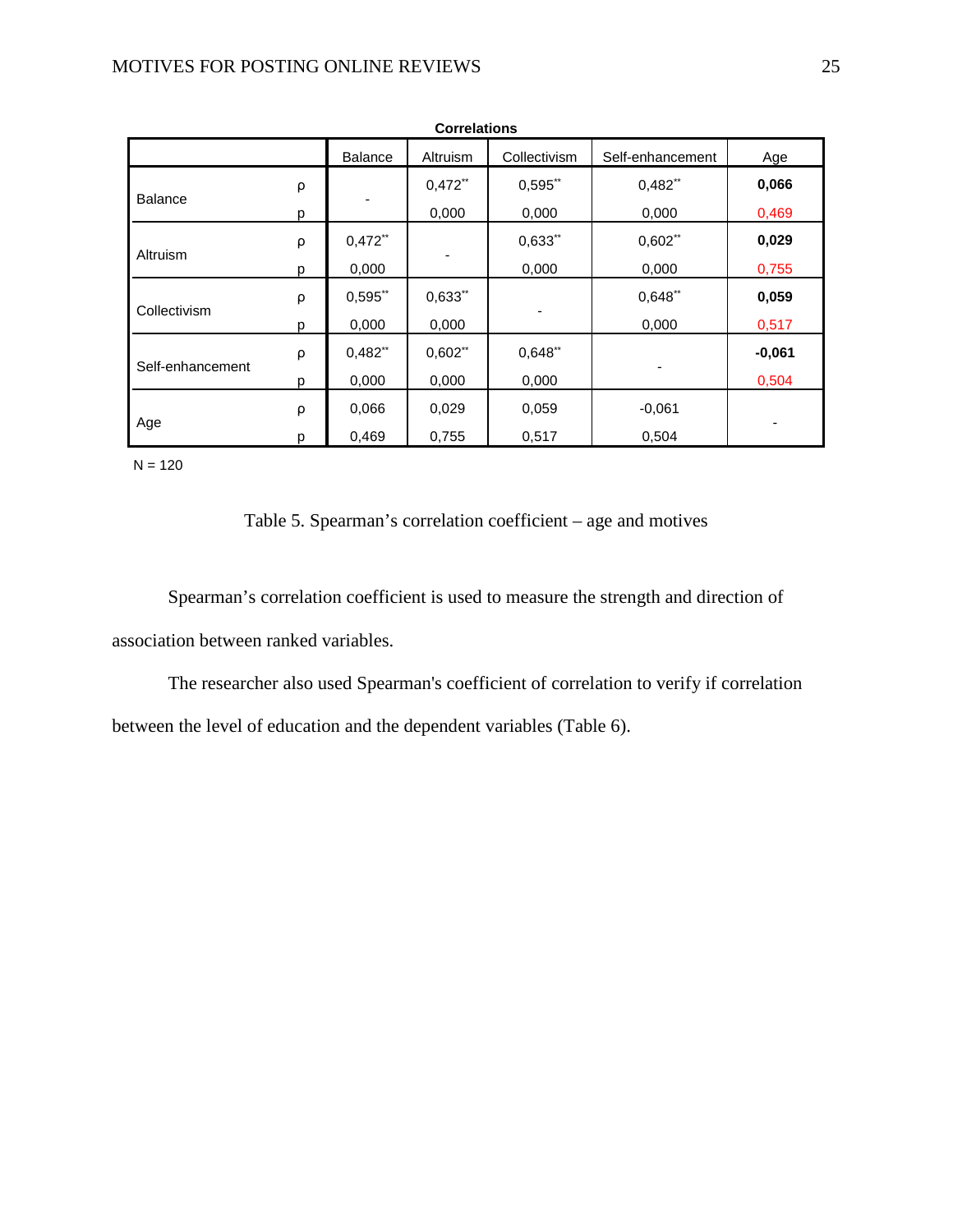| <b>Correlations</b>        |   |                                          |                       |            |              |                      |  |  |  |
|----------------------------|---|------------------------------------------|-----------------------|------------|--------------|----------------------|--|--|--|
|                            |   | Highest IvI of<br>completed<br>education | <b>Balance</b>        | Altruism   | Collectivism | Self-<br>enhancement |  |  |  |
| Highest level of completed | ρ |                                          | $-0,083$              | 0,015      | $-0.081$     | $-0.043$             |  |  |  |
| education                  | p |                                          | 0,370                 | 0,872      | 0,376        | 0,638                |  |  |  |
| <b>Balance</b>             | ρ | $-0,083$                                 |                       | $0,472$ ** | $0,595$ **   | 0,482"               |  |  |  |
|                            | D | 0,370                                    |                       | 0,000      | 0,000        | 0,000                |  |  |  |
| Altruism                   | ρ | 0,015                                    | $0,472$ **            |            | $0,633$ **   | 0,602"               |  |  |  |
|                            | p | 0,872                                    | 0,000                 |            | 0,000        | 0,000                |  |  |  |
| Collectivism               | ρ | $-0.081$                                 | $0,595$ **            | $0,633$ ** |              | 0,648"               |  |  |  |
|                            | p | 0,376                                    | 0,000                 | 0,000      |              | 0,000                |  |  |  |
| Self-enhancement           | ρ | $-0,043$                                 | $0,482$ <sup>**</sup> | $0,602$ ** | $0,648$ **   |                      |  |  |  |
|                            | p | 0,638                                    | 0,000                 | 0,000      | 0,000        |                      |  |  |  |

 $N = 120.$ 

Table 6. Spearman's correlation coefficient – level of education and motives

#### **Results**

#### <span id="page-26-0"></span>**Descriptive Statistics**

Out of 122 participants, 70,5% participants that completed the survey were women while

29,5% were men (Figure 2).



Figure 2. Gender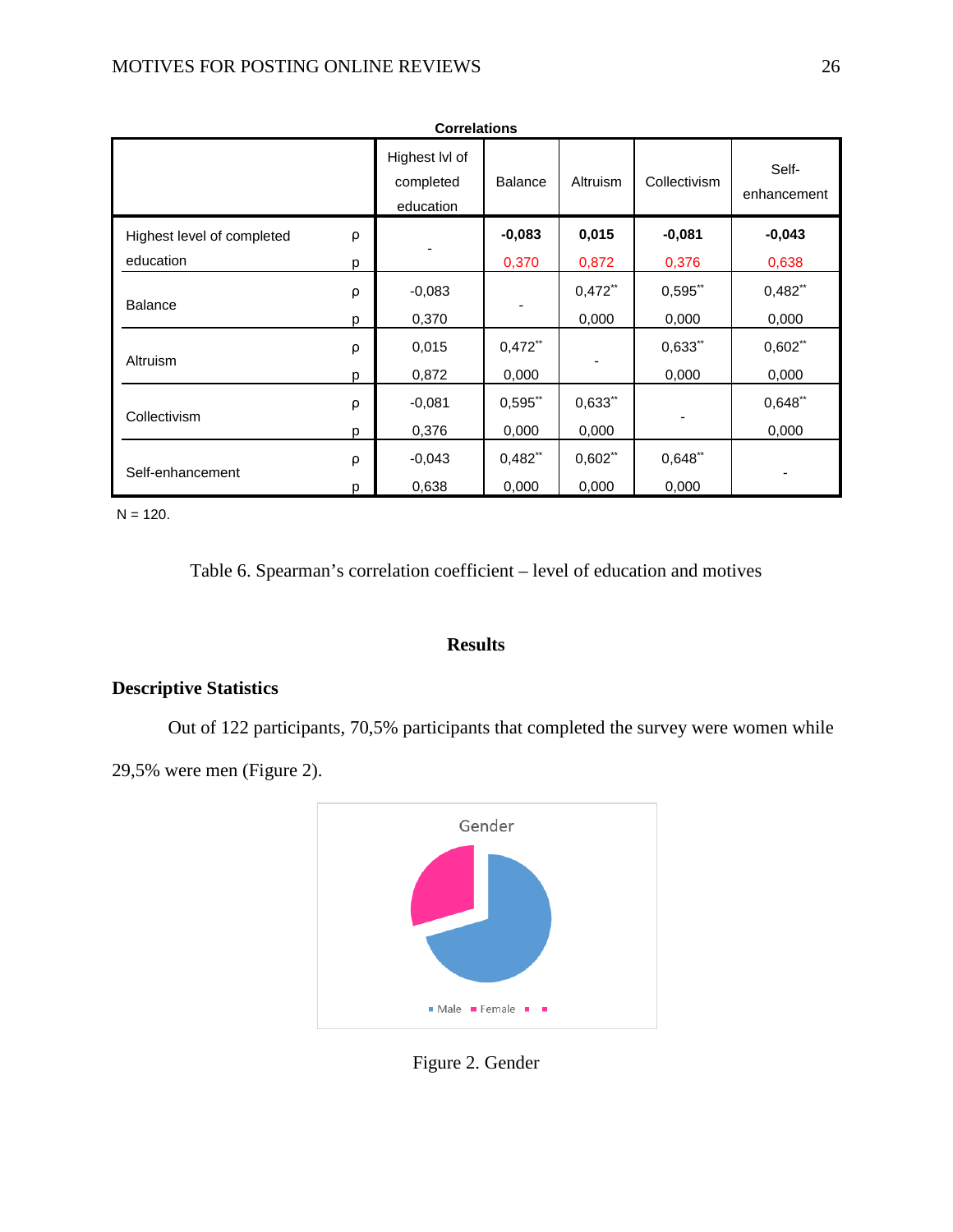Regarding age, the majority of the participants, 86,9%, indicated they belong to the 20 – 29 age group, while the rest of the participants were distributed between age groups 30 – 39  $(5,7\%)$ , 40 – 49 (4,9%) and 19 and under (2,5%). There were no responses indicating participants that belong to age group 60 and more years old. (Figure 3).



Figure 3. Age

When it comes to the level of education data, there is much more diversity as participants were dispersed over all categories of education level. The majority of participants indicated their completed level of education was "Bachelor's degree" (31,1%), following "some college, no degree" (21,3%) and "Master's degree" (18,9%). There was a good percentage of participants (13,9%) indicating "high school" as their completed level of education, while the rest of the participants were distributed through the following categories: "completed some college" (6,6%), "completed some graduate program (4,1%)", "Ph.D., law or medical degree" (2,5%) and "less than high school"  $(0,8\%)$  (Figure 4).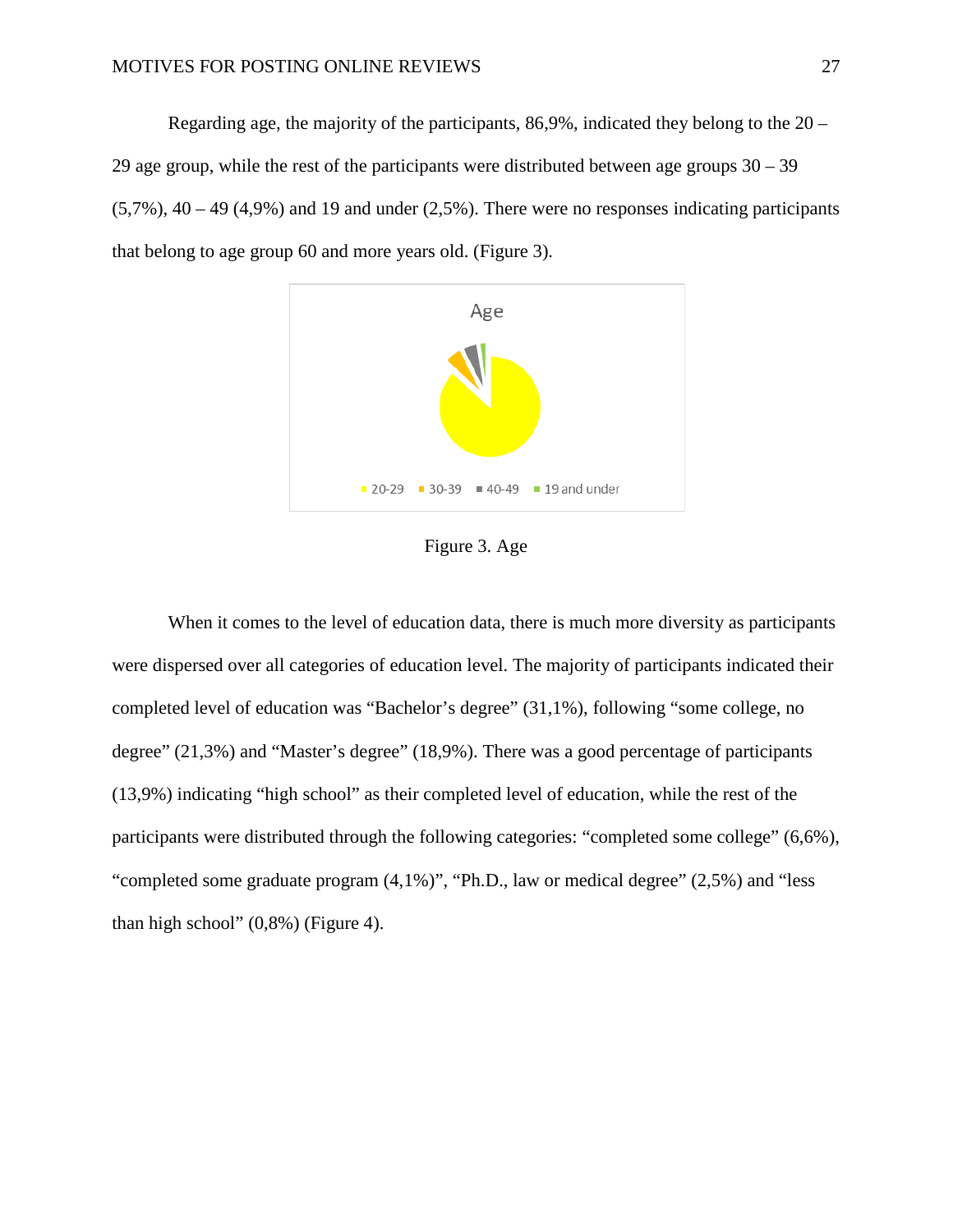

Figure 4. Level of education

Average results indicate that respondents achieved relatively high scores on all scales (Table 1). *Altruism* averaged 78% of the possible number of points, following *self-enhancement* 64%, afterwards *collectivism* 62%, and *balance* 56% scoring the lowest out of the 4 motives.

#### **Statistical Analysis**

As stated earlier, the statistical significance of the difference between the average degree of agreement with the four scales of motives for posting online reviews was tested by ANOVA analysis of variance which determined that the difference between motives is statistically significant with the level of risk less than 1% ( $F = 111.6$ ;  $df = 3/354$ ; p <0.001) (Table 2).

Testing each motive individually following a post-hoc analysis determined that the average scores of all four scales of motivates differed significantly statistically, with the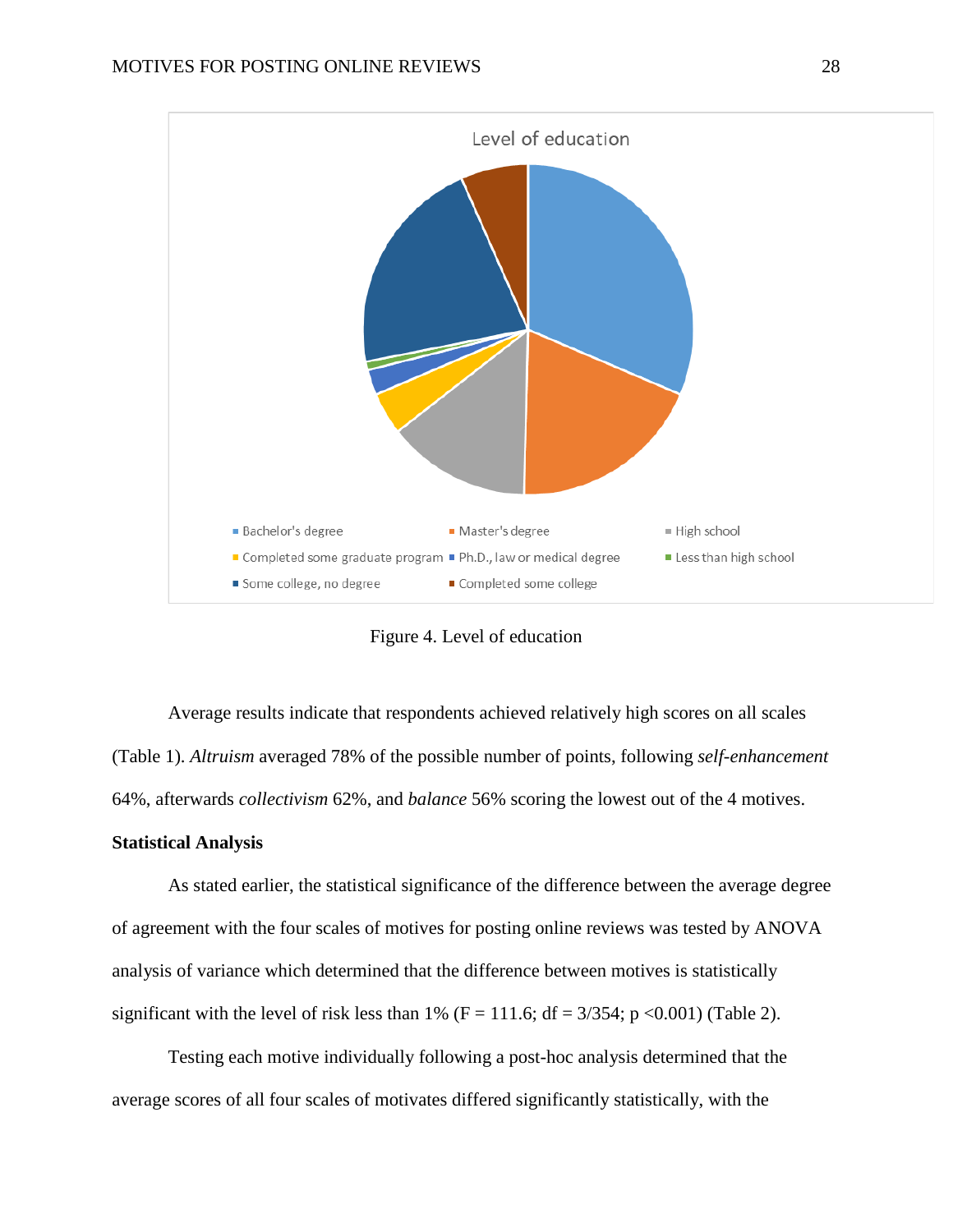exception of *collectivism* and self-*enhancement*. In other words, on average, the respondents agreed most with the statements of *altruism* scale motive, following *collectivism* and *selfenhancement*, which respondents equally agreed, whereas the lowest average scored balance scale motive (Table 3).

#### **Hypothesis Testing**

#### **Hypothesis 1: Gender is positively related to motives for posting online reviews.**

In order to determine whether there is a difference between expressing motives for posting online reviews and gender, the researcher computed an independent samples t-test for each motive (Table 4). Results showed that women in all motives averaged somewhat higher than men, but this difference is rather small and statistically significant only in the case of *altruism* where it reaches approximately 1.2 points (Table 4). The researcher has concluded that men and women expressed equal agreement with the offered motives, except in the case of *altruism*, where women achieved an approximately 8% higher score than men. The hypothesis was confirmed only in the case of women and *altruism*.

#### **Hypothesis 2: Age is positively related to motives for posting online reviews**.

Spearman's correlation coefficient was used to determine whether age is associated with the motives for posting online reviews. Results showed that age did not statistically significantly correlate with either of the four motives. Based on the results, the researcher has concluded that there isn't enough evidence to argue that there is a correlation between age and the motives for posting online reviews (Table 5). This is seen by the fact that p-values are all higher than 0.05 (Tables 5 and 6) so the hypothesis wasn't confirmed.

**Hypothesis 3: Level of education is positively related to motives for posting online reviews.**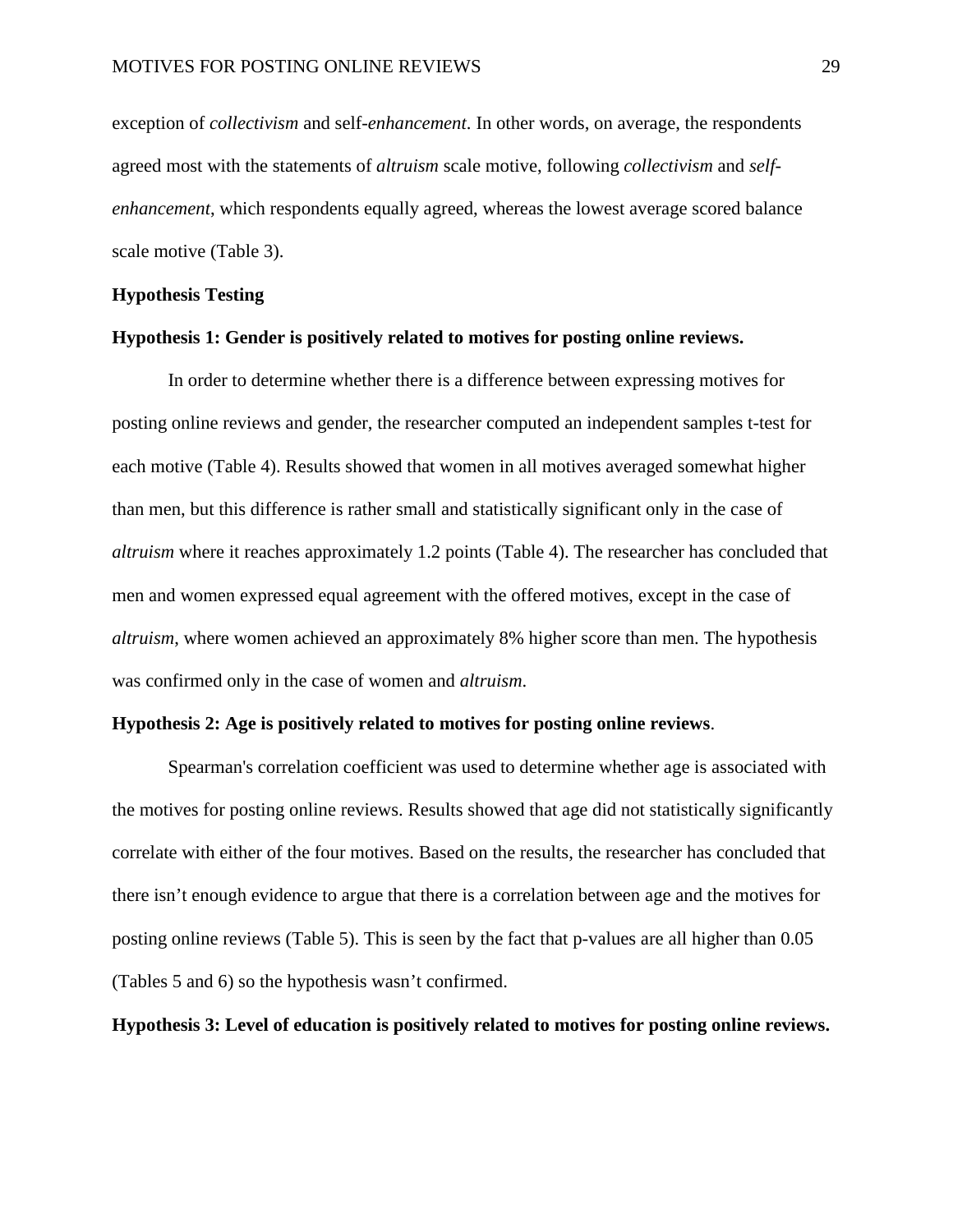The researcher also used Spearman's coefficient of correlation to verify if correlation between the level of education and four scale motives for posting online reviews existed. As in the case of age, the level of education did not statistically significantly correlate with either of the four scales of motives. Respondents of different levels of education did not differ from the motives of publishing online reviews (Table 6).

Level of education also didn't correlate with the motivators. This is also seen by the fact that p-values are all higher than 0.05 (Tables 5 and 6) so this hypothesis was also not confirmed.

#### **Discussion**

<span id="page-30-0"></span>With the evolution of technology, new channels of communication have appeared, enabling faster online communication and accessible information. This phenomenon has resulted in the public airing of guest reviews, ratings and comments making personal experiences available to a multitude of users (Barreda & Bilgihan, 2013). The purpose of this study is to explore the relationship between motives for posting online reviews and demographic data of the participants. Motives for posting online reviews were identified as *altruism, collectivism, self-enhancement* and *balance* and served as the dependent variable, while demographic data of the participants was identified as age*,* gender and level of education and served as the independent variable for this study. *Altruism*, the act of doing something for others without anticipating anything in return. Consumers share their experience to help others and give advice and is the most often motive discussed in previous literature. *Collectivism*, refers to being motivated for the sake of increasing the welfare and contributing knowledge to a group or collective (Cheung & Lee, 2012, p. 220). *Self-enhancement*, a motive considered egoistic because the utimate goal is to increase the consumers own reputation. *Balance* theory suggests writing comments to restore balance that was disrupted with a dissatisfying consumption experiences (Henning-Thurau et al., 2004, p. 44).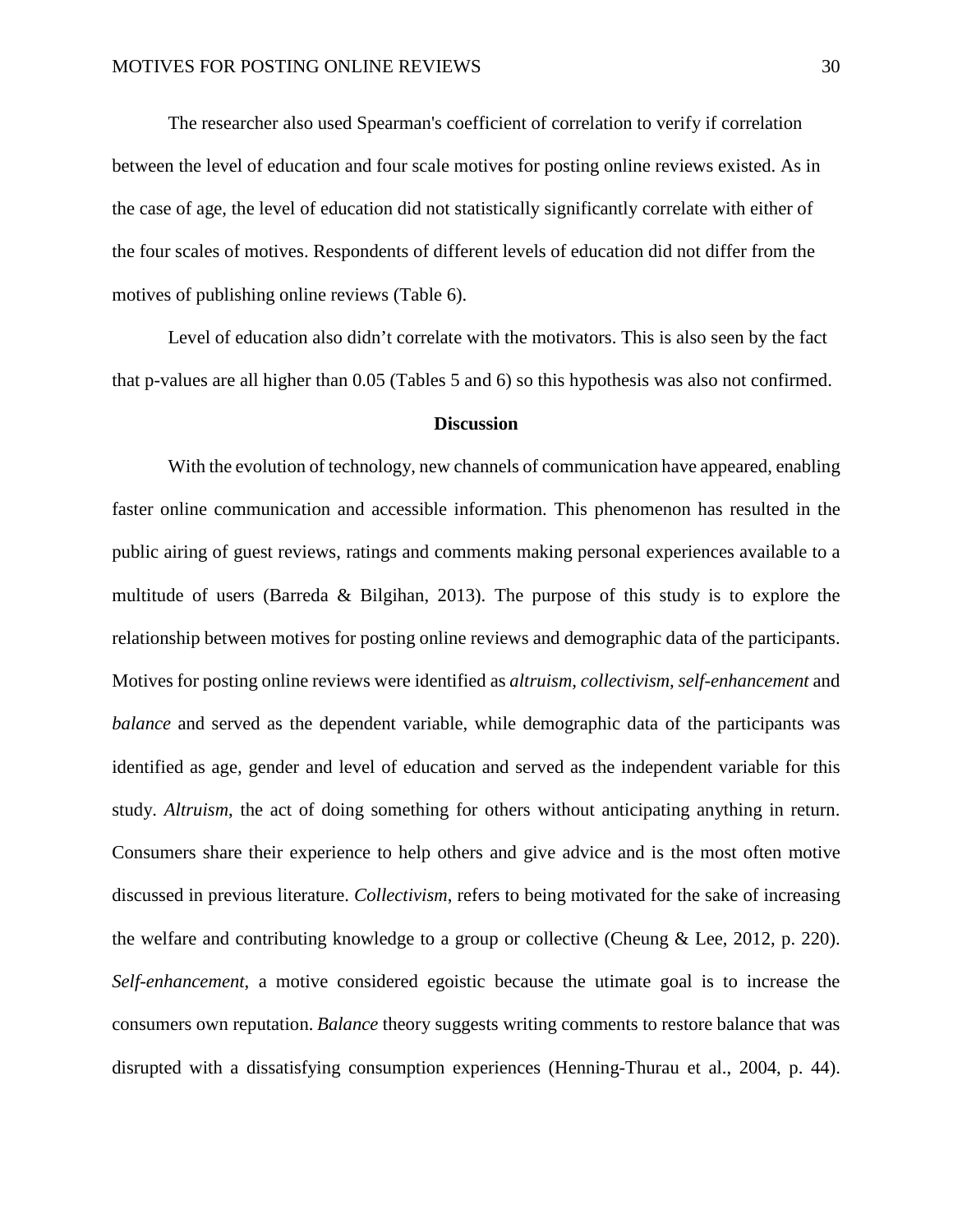Through research, the researcher found these four motives for posting online reviews occurring in various previous studies by Henning-Thurau et al. (2004), Cheung and Lee (2012) Parikh et al. (2014) and others and wanted to test the relationship behind them and participants demographic data. Sample (n=122) completed an online survey used as a strategy of inquiry for this study which the researcher distributed online through her social profiles.

The relationship between these variables was analyzed using 3 hypotheses to see whether there is a positive correlation between them. The first hypotheses explored correlation between motives for posting online reviews and gender, the second hypothesis tested whether age is associated with the motives for posting online reviews while the third hypothesis focused on the correlation between level of education and motives for posting online reviews. The findings showed that correlation was only found between gender and motives for posting online reviews. The results indicated that the correlation was stronger with women than men. This difference was rather small and statistically significant only in the case of *altruism* where women scored approximately 8% higher than men. No other statistically significant results were found when it comes to hypothesis testing, except the connection between women and *altruism*.

These studies also used demographic data in their research but haven't really focus on drawing the connection between participants data and motivators for posting online reviews. All 3 studies had included men and women, mostly in equal percentages with the exception of Henning-Thurau et al. (2004) whose research included more males than females. Parikh et al. (2014) stated that males reported reading and contributing reviews more often than females, which is opposite of the result the resarcher has generated. An explanation of different results might be the researcher's sample which included a majority of women (70/30), geographical position and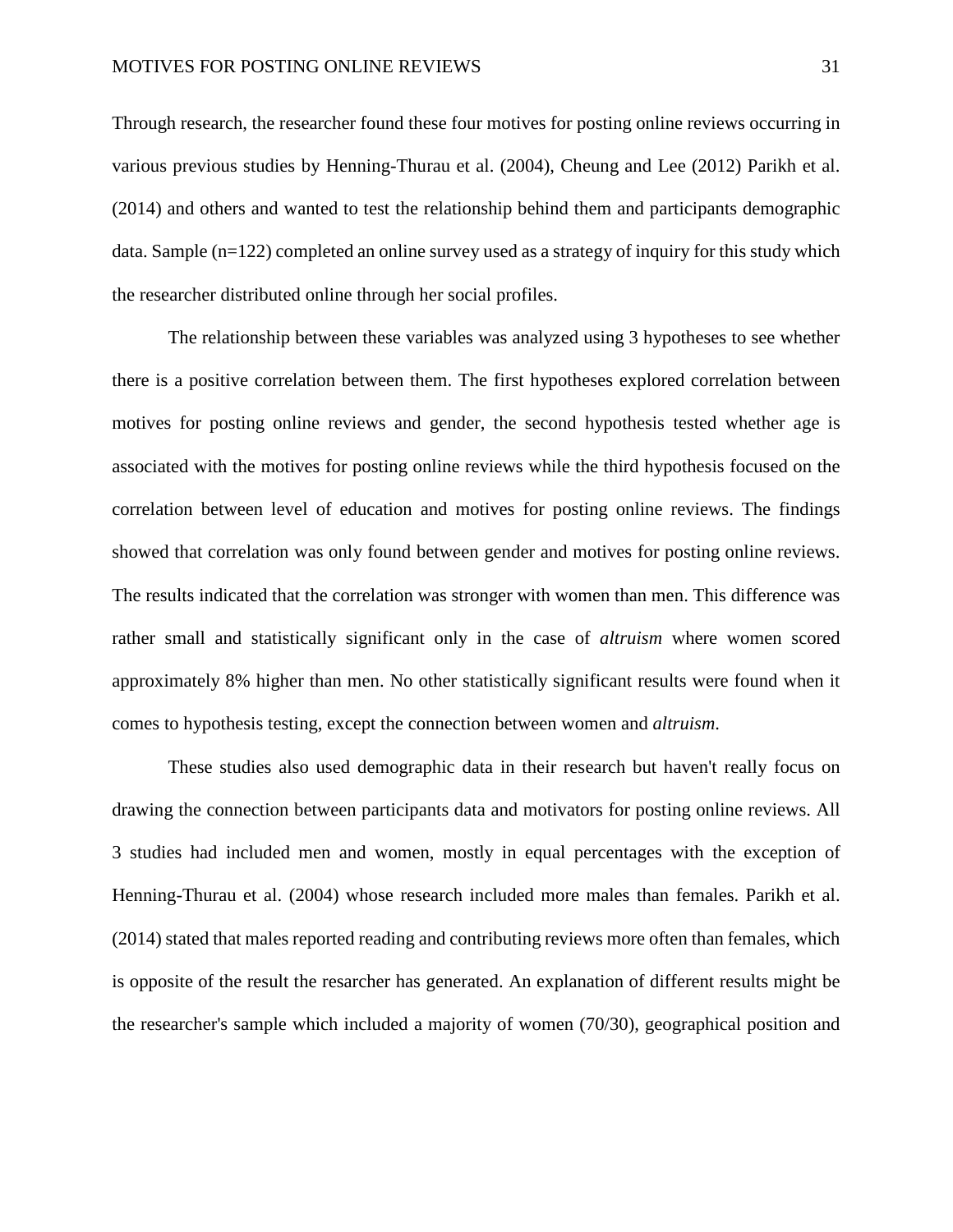cultural diversity as well as the focus of the research itself, as the researcher focused more on the motivators for posting reviews online and demographic data of the participants.

When testing whether there is a statistical significance between the four motives for posting online reviews (*balance, altruism, collectivism, self-enhancement*) using ANOVA test, results indicated there was a statistically significant difference between each motive and respondents agreed the most with the statements of *altruism*, followed by *collectivism* and *self-enhancement* (which respondents equally agreed) while *balance* scored the lowest.

Some of the findings supported earlier works by authors like Henning-Thurau et al. (2004), Cheung and Lee (2012), Parikh et al. (2014) Yoo and Gretzel, (2008) comfirming that *altruism* is the main and most important reason why users post reviews online. Although a great deal of studies have been conducted on e-word-of-mouth, more research needs to be done on this subject as few have examined motives for posting online reviews in Croatia.

#### <span id="page-32-0"></span>**Limitations**

The researcher's review of prior literature indicates that research on eWOM communication and motivation for posting online reviews remains relatively new and has only received limited attention in the scholarly literature. This study has certain limitations that need to be taken into consideration.

Since the survey was conducted online, there is a possibility that certain members of population did not have a chance to participate in the survey due to possible malfunction of the web link provided or due to the social profiles and distribution tools the researcher has chosen as well as a possibility of no Internet access at the given time (Denscombe, 2014, p. 21).

Additionally, the sample consists of respondents from Croatia and the majority of the sample 70,5% are female; which can indicate that the survey results are more applicable to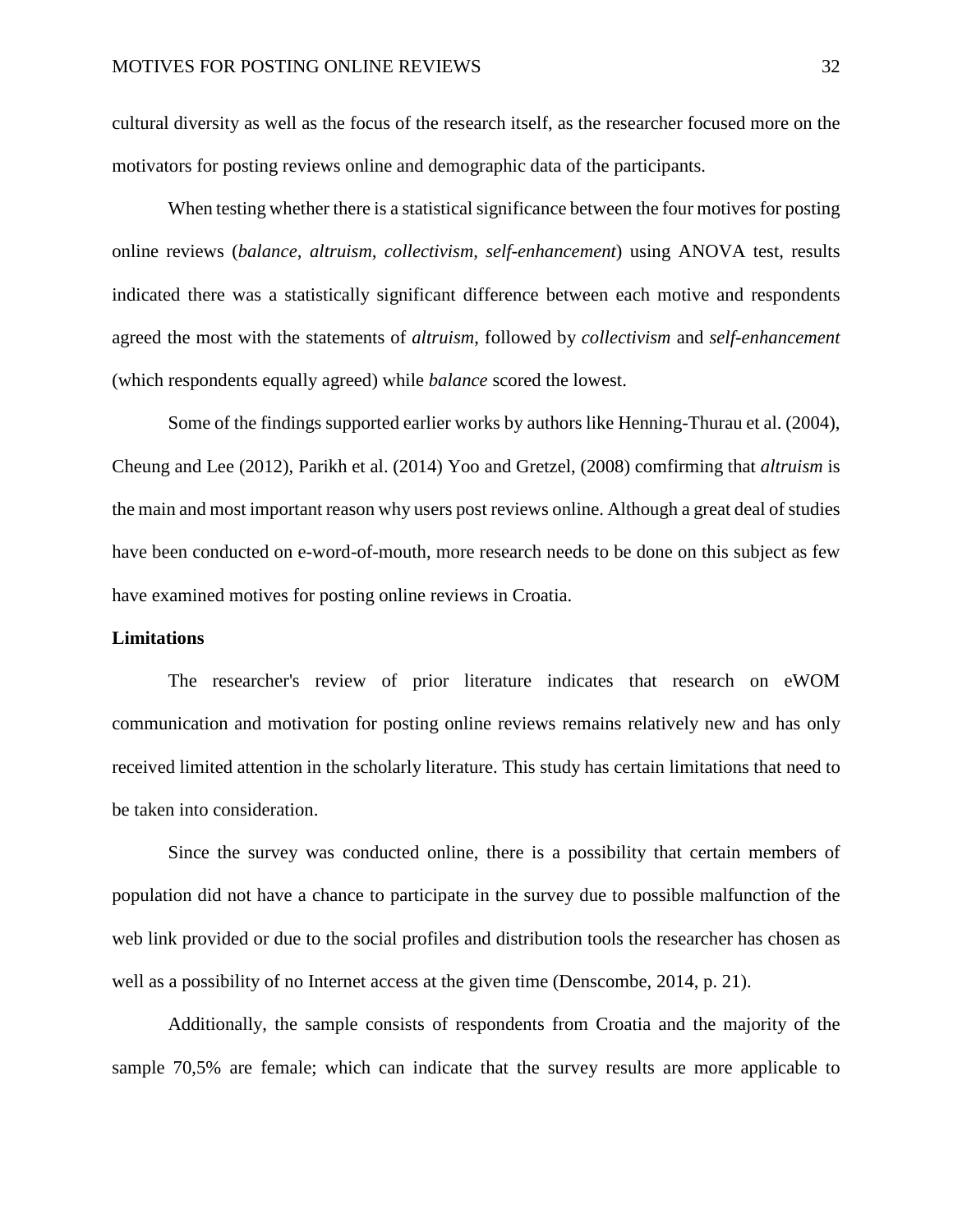Croatian women. Also, regarding age, 86,9% of the surveyed population are between the ages of 20 and 29, giving an indication that the results are more applicable to one particular age group. A more diverse sample of potential users in different age categories, professions, and consumers with more usage experience with the consumer-opinion platforms would be more applicable to the population of Croatia. Consequently, there is a possibility that the results do not necessary reflect the entire population of Croatia. In order to be more confident the sample size should be equally distributed 50/50 where as the researcher sample consisted of 70/30.

#### <span id="page-33-0"></span>**Recommendations**

Understanding motives for posting online reviews has important implications for employees and companies dealing with online reviews on a daily basis, as well as users using reviews to make buying decisions or help other users make easier decisions. Nowadays, customers rely and trust other users rather than companies as the majority of users won't make travel plans if they don't read online reviews prior to their purchase (Wu et al., 2016, p. 224). Understanding motives for posting online reviews is important because thanks to the development of online product and service reviews, customers can read experiences and opinions of other consumers and help increase their probability of a successful purchase (Vimaladevi  $\&$ Dhanabhakaym, 2012, p. 92).

Different motivators for posting opinions online generate different customer behavior. When reviewers are satisfied with products, they want to maintain their positive mood as much as possible and have greater tendencies to help fellow consumers and companies by posting online reviews (Chen & Huang, 2013, p. 1768). On the other hand, since there is much competition between service and product providers it's not unusual for some business owners to resort to stealth marketing tactics like posing as customers with the intention of giving a bad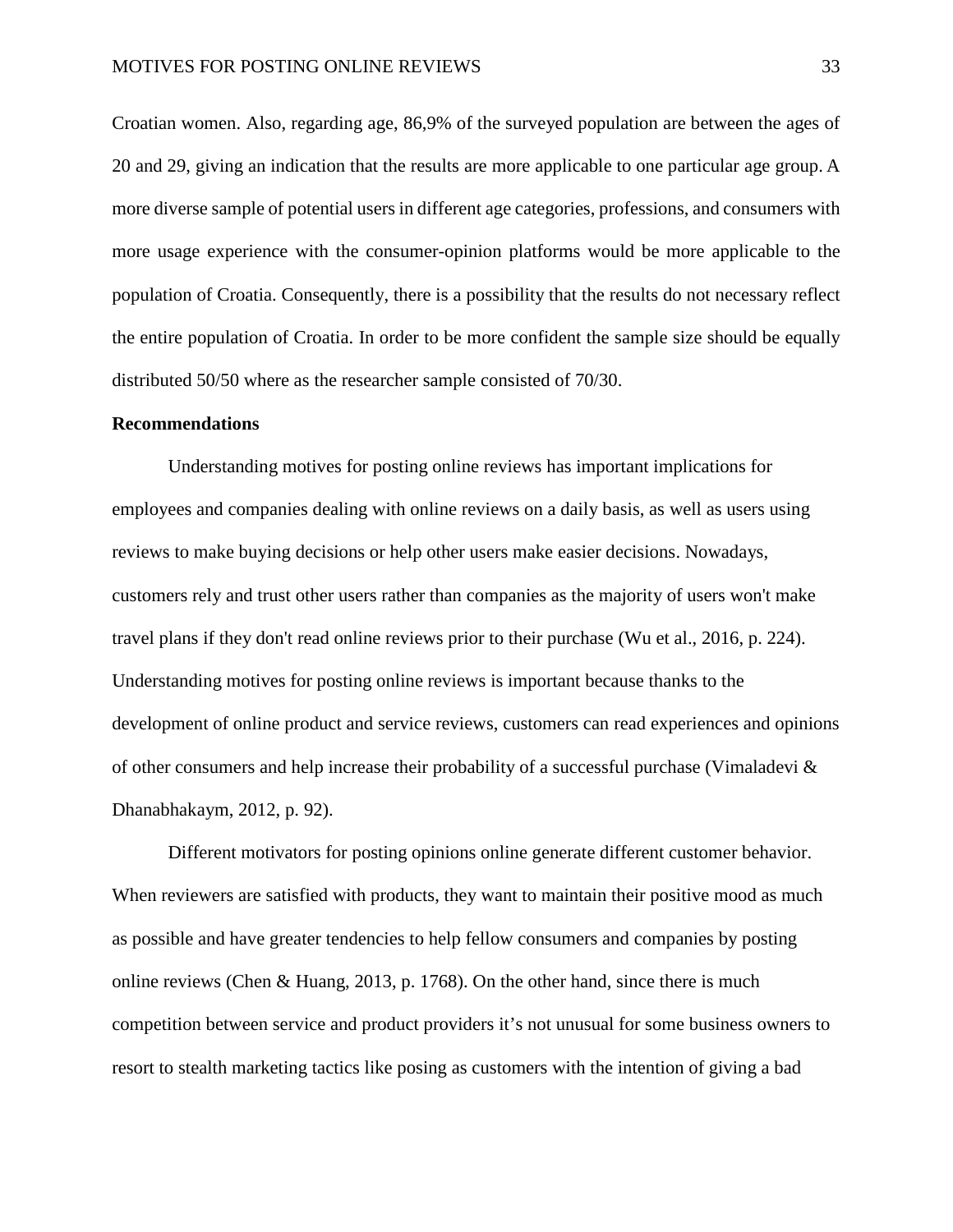review (Litvin et al., 2005, p. 16). This has become a problem for most travel related review sites so it is important to uncover motives behind online reviews, to recognize dishonest customers and warn other consumers that these tactics exist (Litvin et al, 2005, p. 17).

This study is valuable because it can serve as a cornerstone to building other ways to study the subject of motivation for posting online reviews. The researcher recommends using a bigger sample more representative of the population of Croatia as well as using a more diverse sample that include professionals, consumers more experienced with consumer-opinion platforms ect. in order build on and extend the study and generate or confirm other findings. Furthermore, using a qualitative research design to examine what motivates users to contribute and post reviews online, that is, what is the cause, will give a deeper more detailed understanding of the topic.

Another recommendation for further research would be focusing on direct questions like ", Why do you post online reviews?" or "What is your motivation for posting online reviews?" that would give a better understanding of the motivation behind the behavior since this study is focused on the relationship between the participants demographic data and motivators for posting online reviews. Additionally, since the research design is quantitative and the researcher used correlation and ANOVA methods to analyze results, only the connection between the dependant and independent variables can be confirmed, but not the cause so using different research methods might help.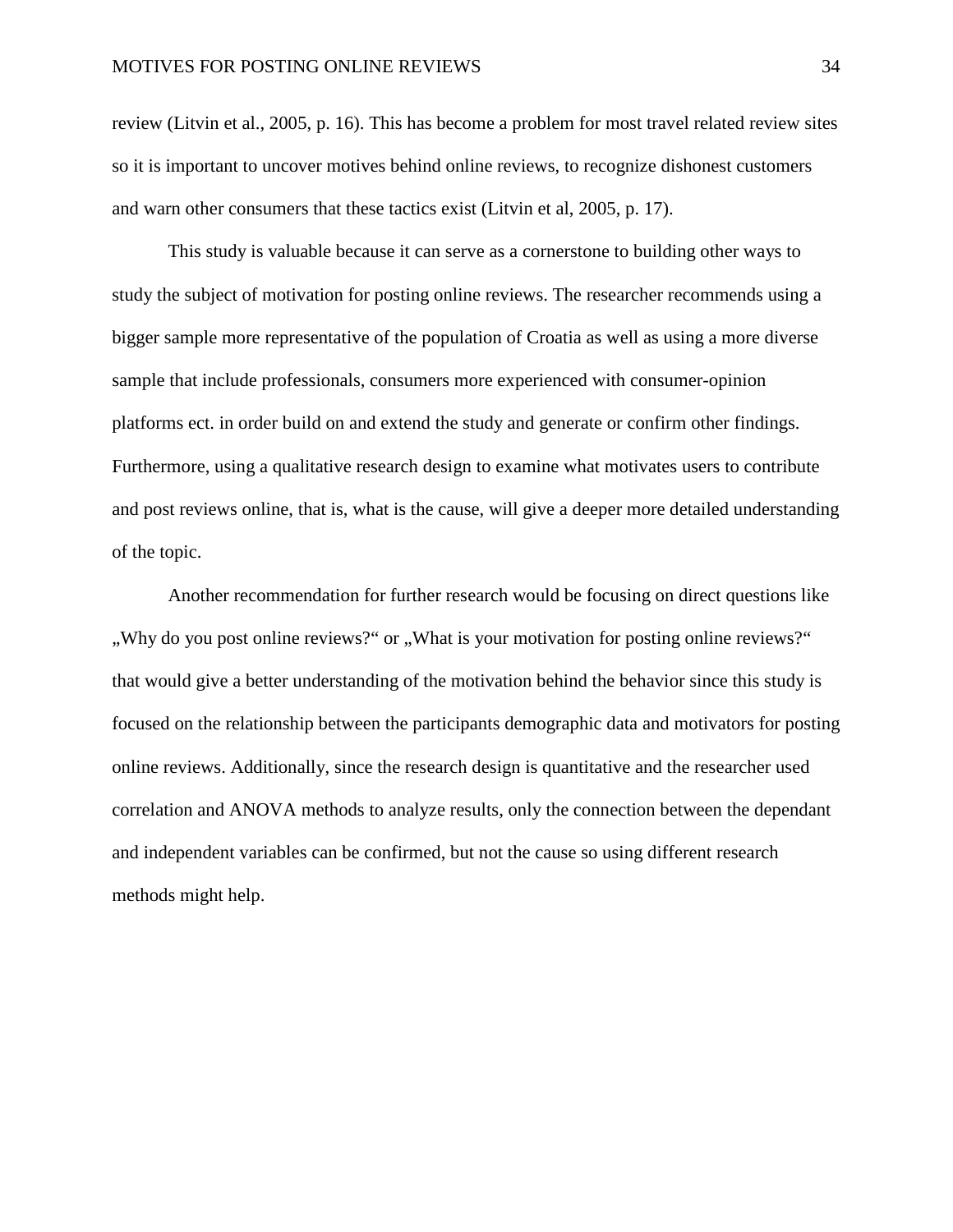#### **References**

- <span id="page-35-0"></span>Arndt, J. (1967), "Role of Product-Related Conversations in the Diffusion of a New Product," Journal of Marketing Research, 4 (August), 291-295
- Barreda, A. and Bilgihan, A. (2013). An analysis of user-generatedcontent for hotel experiences. *Journal of Hospitality and TourismTechnology.* 4(3), pp. 263-280, doi: 10.1108/JHTT-01-2013-0001.
- Chen, H. and Huang C., (2013). An investigation into online reviewers' behavior. *European Journal of Marketing,* 47(10), 1758-1773. doi: 10.1108/EJM-11-2011-0625.
- Cheng, H.H. and Huang, S.W. (2013). Exploring antecedents and consequence of online groupbuying intention: An extended perspective on theory of planned behavior. *International Journal of Information Management.* 33(1). doi:10.1016/j.ijinfomgt.2012.09.003.
- Cheng, S., Lam, T. and Hsu, C. (2006) Negative intention: An application of the theory of planned behavior. *Article in Journal of Hospitality and Tourism Research, 30*(1), 95- 116. doi: 10.1177/1096348005284269
- Cheung, C. and Lee, M. (2012). What drives consumers to spread electronic word of mouth in online consumer-opinion platforms. *Decision Support Systems*, 53, 218–225. doi: 10.1016/j.dss.2012.01.015
- De Matos, C. and Rossi, C. (2008). Word-of-mouth communications in marketing: a metaanalytic review of the antecedents and moderators. *Journal of the Academy of Marketing Science*, 36, 578–596. doi: 10.1007/s11747-008-0121-1.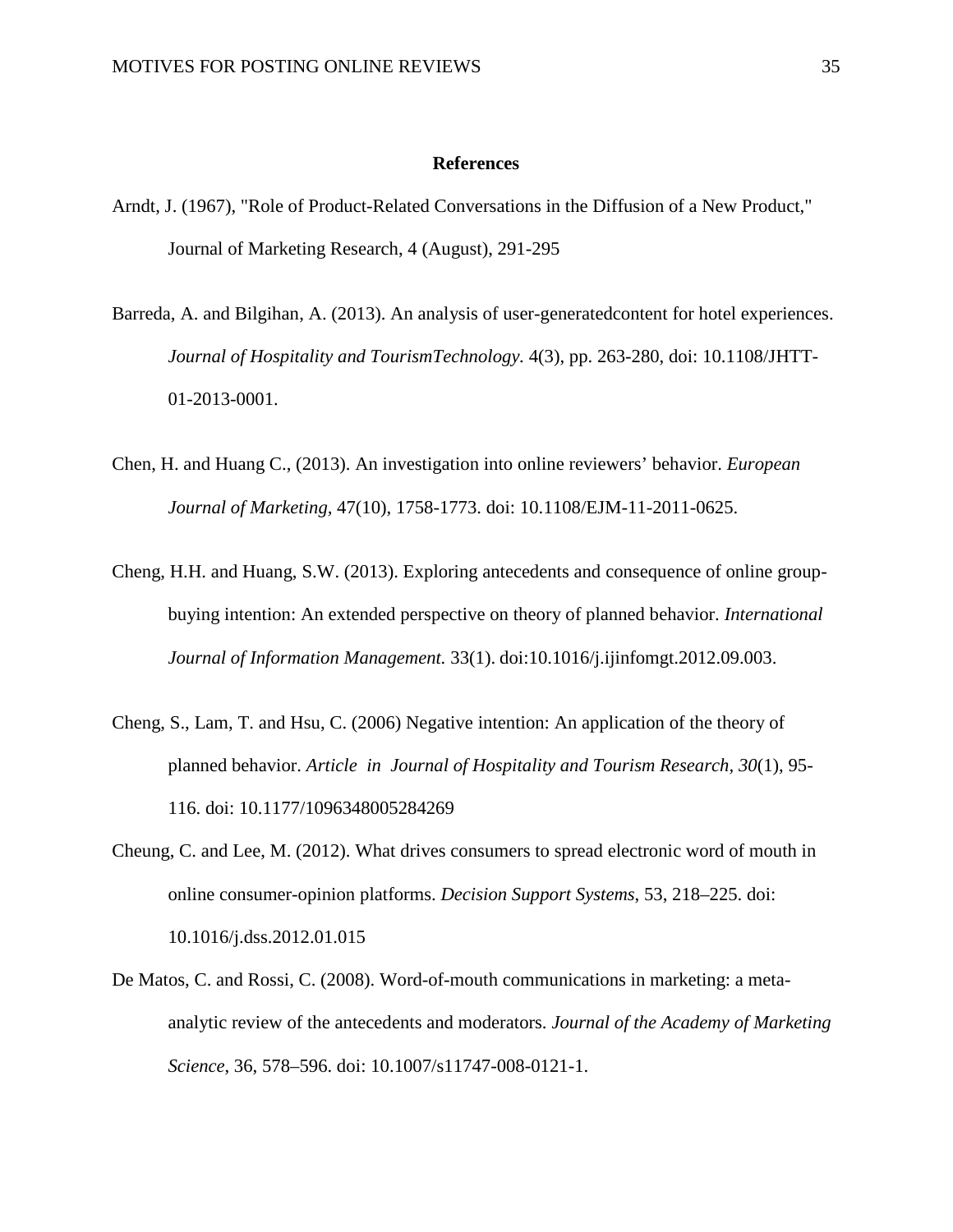- Denscombe, M. (2014). *Good research guide : for small-scale social research projects*. Retrieved from https://ebookcentral.proquest.com.
- Floyd, K., Freling, R, Alhoqail, S. and Cho, H. and Freling, T. (2014). How online product reviews affect retail sales: A meta-analysis. *Journal of Retailing*, 90 (2), 217–232. doi:10.1016/j.jretai.2014.04.004
- Gretzel, U. and Yoo, K.H. (2008). Use and Impact of Online Travel Reviews. *Information and Communication Technologies in Tourism.* Pp.35-46. doi: 10.1007/978-3-211-77280-5\_4.
- Hennig-Thurau, T., Gwinner, K., Walsh, G. and Gremler, D., (2004). Electronic word-of-mouth via consumer-opinion platforms: What motivates consumers to articulate themselves on the Internet? *Journal of interactive marketing,* 18(1), 38-52. doi: 10.1002/dir.10073
- Litvin, S.W., Goldsmith, R.E. and Pan, B. (2008). Electronic word-of-mouth in hospitality and tourism management. *Tourism Management*. 29, pp. 458-468. doi:10.1016/j.tourman.2007.05.011.
- Mathwick, C. and Mosteller, J. (2017). Online Reviewer Engagement: A Typology Based on Reviewer Motivations. *Journal of Service Research.* 20(2), pp. 204-218. doi:10.1177/1094670516682088.
- Moe, W. and Schweidel, D. (2013). Positive, negative or not at all? What drives consumers to post (accurate) product reviews? *GfK Marketing Intelligence Review,* 5(2), 9-12. Retrieved from

http://search.proquest.com.ezproxy.rit.edu/docview/1462410871?accountid=108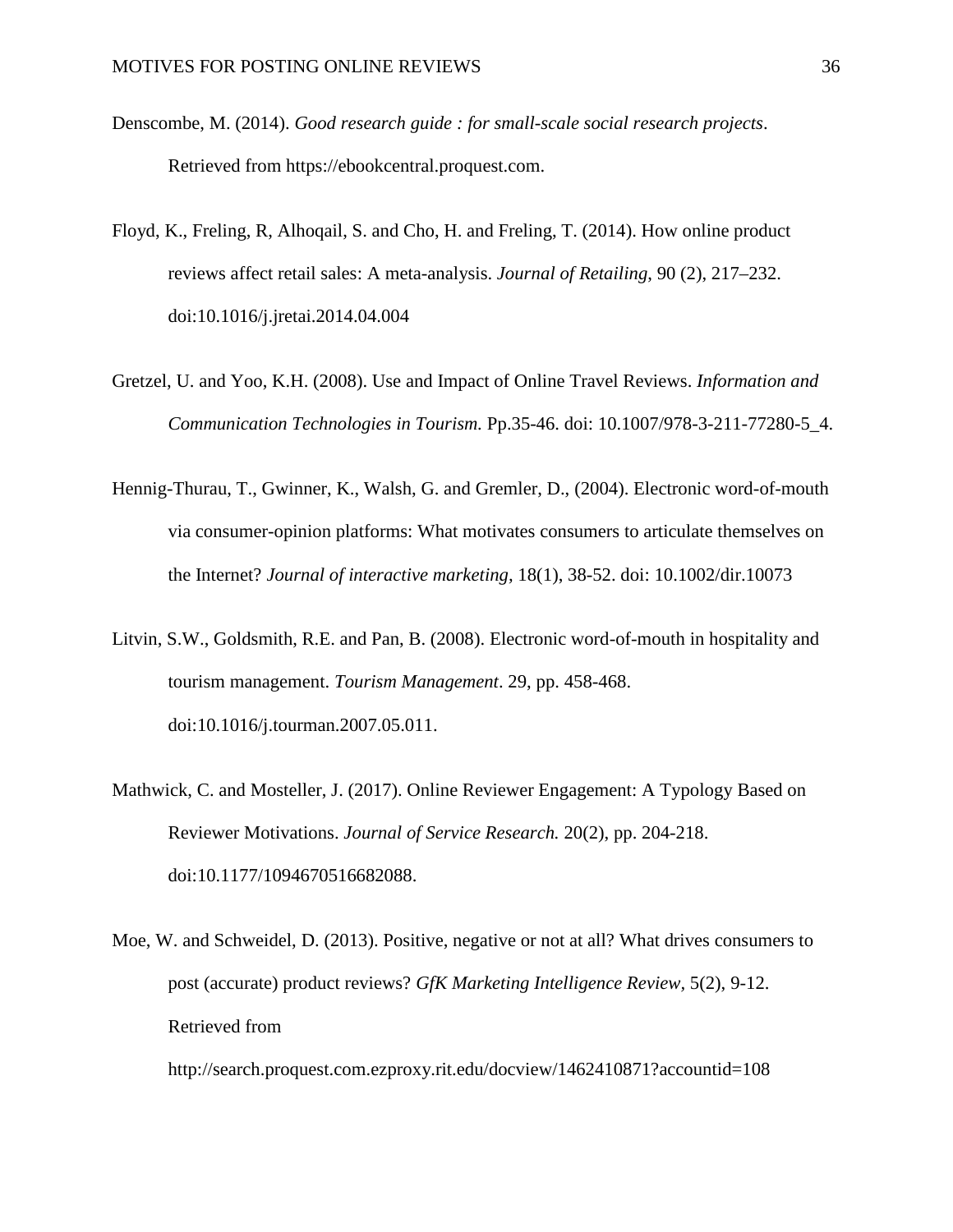- Ngo-Ye and Thomas, L. (2011). Analyzing the helpfulness of online customer reviews. *The University of Wisconsin - Milwaukee*, 25. Retrieved from http://search.proquest.com.ezproxy.rit.edu/docview/1033369686?accountid=108
- Nygren, T., Isen, A. Tayor, P. and Dulin, J., (1996). The influence of positive affect on the decision rule in risk situations: Focus on outcome (and especially avoidance of loss) rather than probability. *Organizational behavior and human decision processes,* 66(1), 59–72. Retrieved from http://faculty.virginia.edu/familyandtenure/\_notes/assets/isen.pdf
- Parikh, A., Behnke, C., Vorvoreanu, M., Almanza, B., Nelson, D. (2014). Motives for reading and articulating user-generated restaurant reviews on Yelp.com. *Journal of Hospitality and Tourism Technology.* 5(2), pp. 160-176.
- Peppers, D., and Rogers, M. (2011). *Managing customer relationships: A strategic framework*  $(3<sup>rd</sup>$  ed.). Hoboken, N.J: Wiley.
- Sundaram, D., Mitra, K. and Webster, C. (1998). Word-of-mouth communications: A motivational analysis. *NA - Advances in Consumer Research*. 25, 527-531. Retrieved from http://www.acrwebsite.org/volumes/8208/volumes/v25/NA-25
- Verhagen T., Nauta A., and Feldberg F. (2013). Negative online word-of-mouth: behavioral indicator or emotional release? *Computers in Human Behavior,* 29, pp. 1430–1440, doi:10.1016/j.chb.2013.01.043.
- Vimaladevi, K. and Dhanabhakaym, M. (2012). A study on the effects of online consumer reviews on purchasing decision. *Prestige International Journal of Management & IT-Sanchayan*, 1(1), pp. 91-99. Retrieved from http://pjitm.com/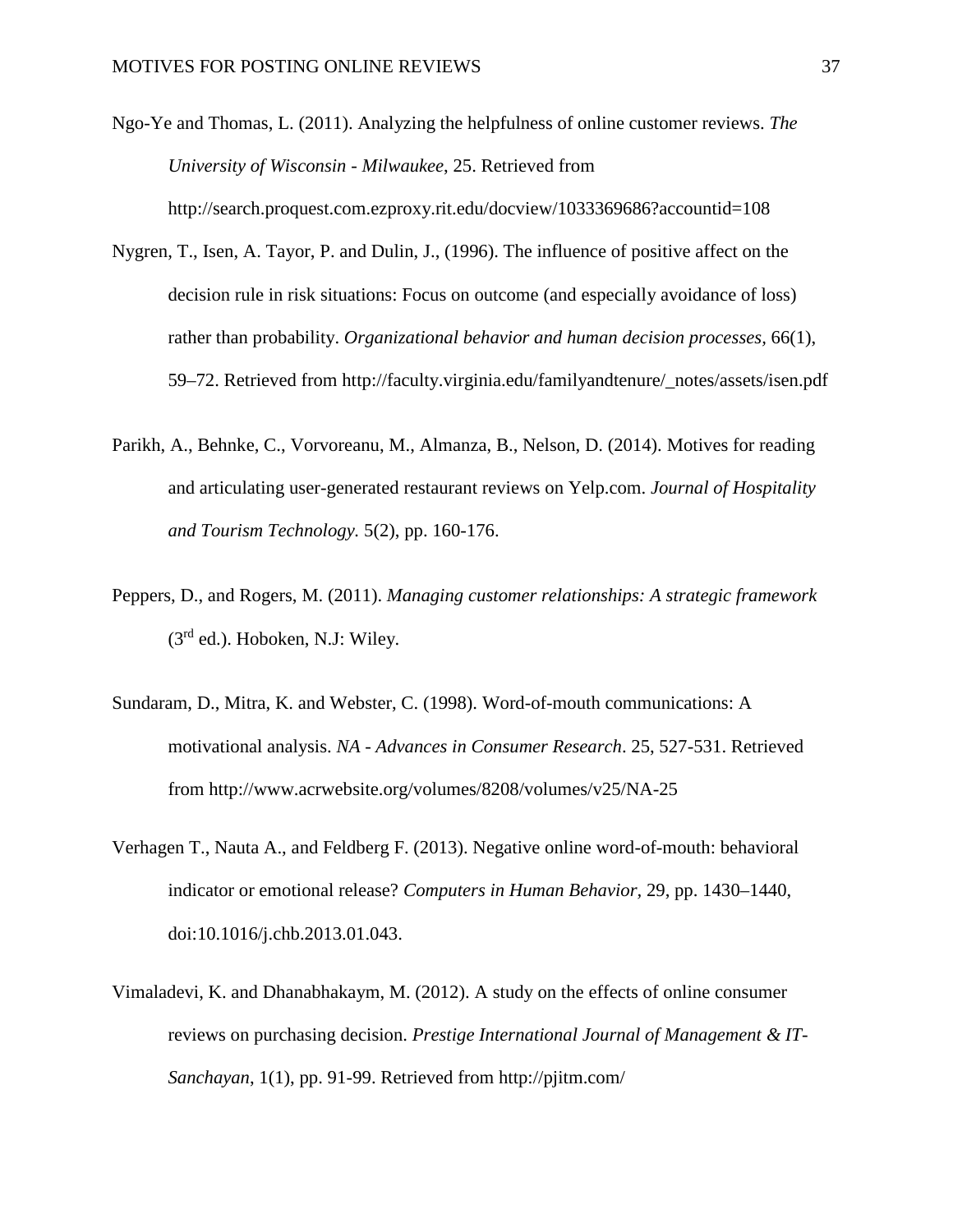Wu, L., Mattila, A., Wang, C., Hanks, L. (2016). The Impact of Power on Service Customers' Willingness to Post Online Reviews. *Journal of Service Research*. 19(2) 224-238. doi: 10.1177/1094670516630623.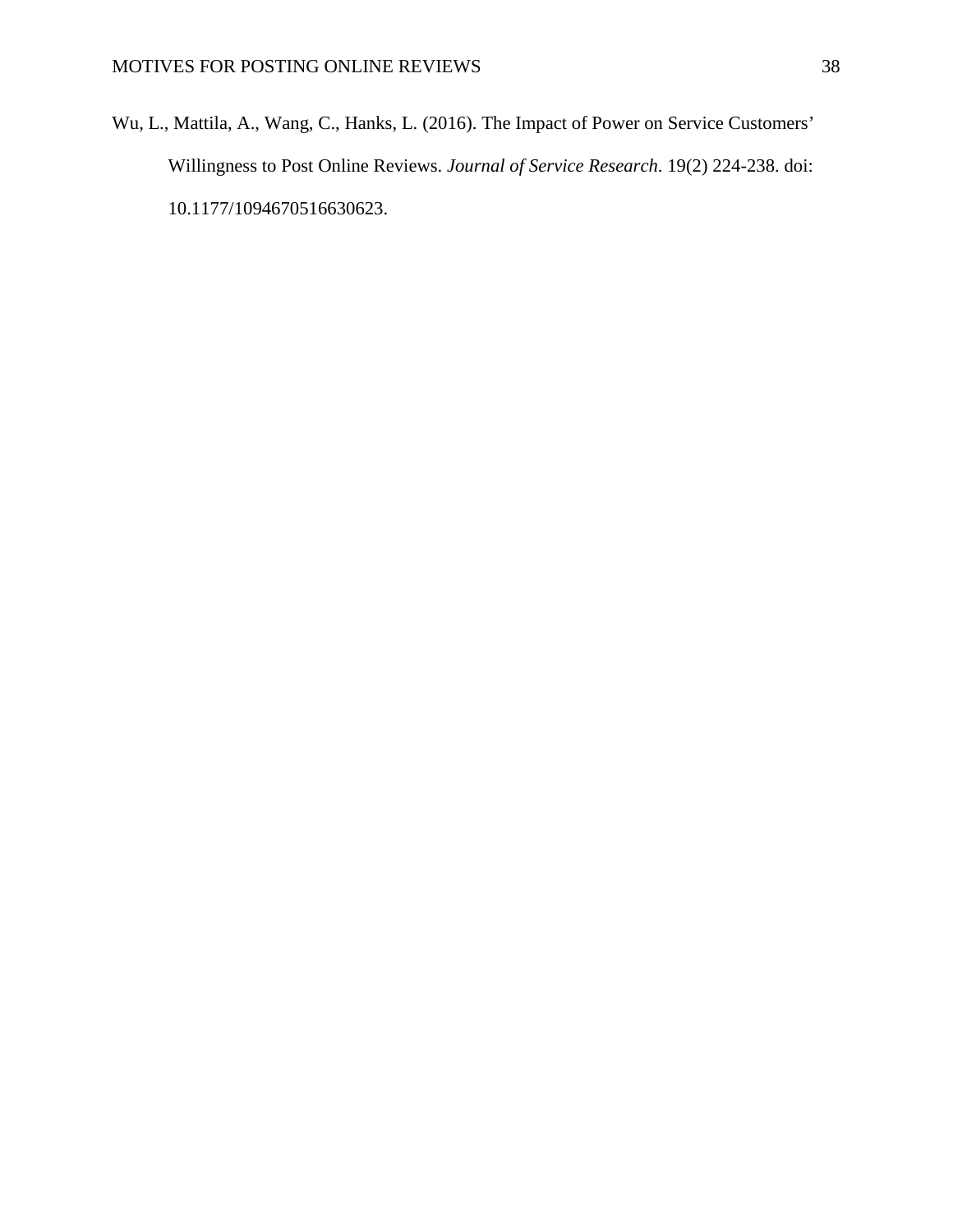#### <span id="page-39-0"></span>**Appendix A**

#### **Understanding Motives for Posting Online Reviews**

This survey will be used to examine the possible relationship between posting reviews online and the demographic data of the participants. The requirement for participation is that you must actively post reviews online. If you don't post reviews online, please don't complete the following survey.

Your completion of this survey will serve as consent to participate in this study and it is completely voluntary. This survey will take approximately 4 minutes to complete. Thank you for your participation, it is greatly appreciated!

#### **1. Understanding Motives for Posting Online Reviews**

Listed below are a number of statements regarding attitudes towards online reviews. Please read each one and indicate to what extent you agree or disagree with each statement.

**1. I have a strong desire to share a successful consumption experience on online review sites.**

- o Strongly Disagree
- o Disagree
- o Neutral
- o Agree
- o Strongly Agree

## **2. I feel that my participation in writing online reviews improves my status in the**

#### **online community.**

- o Strongly Disagree
- o Disagree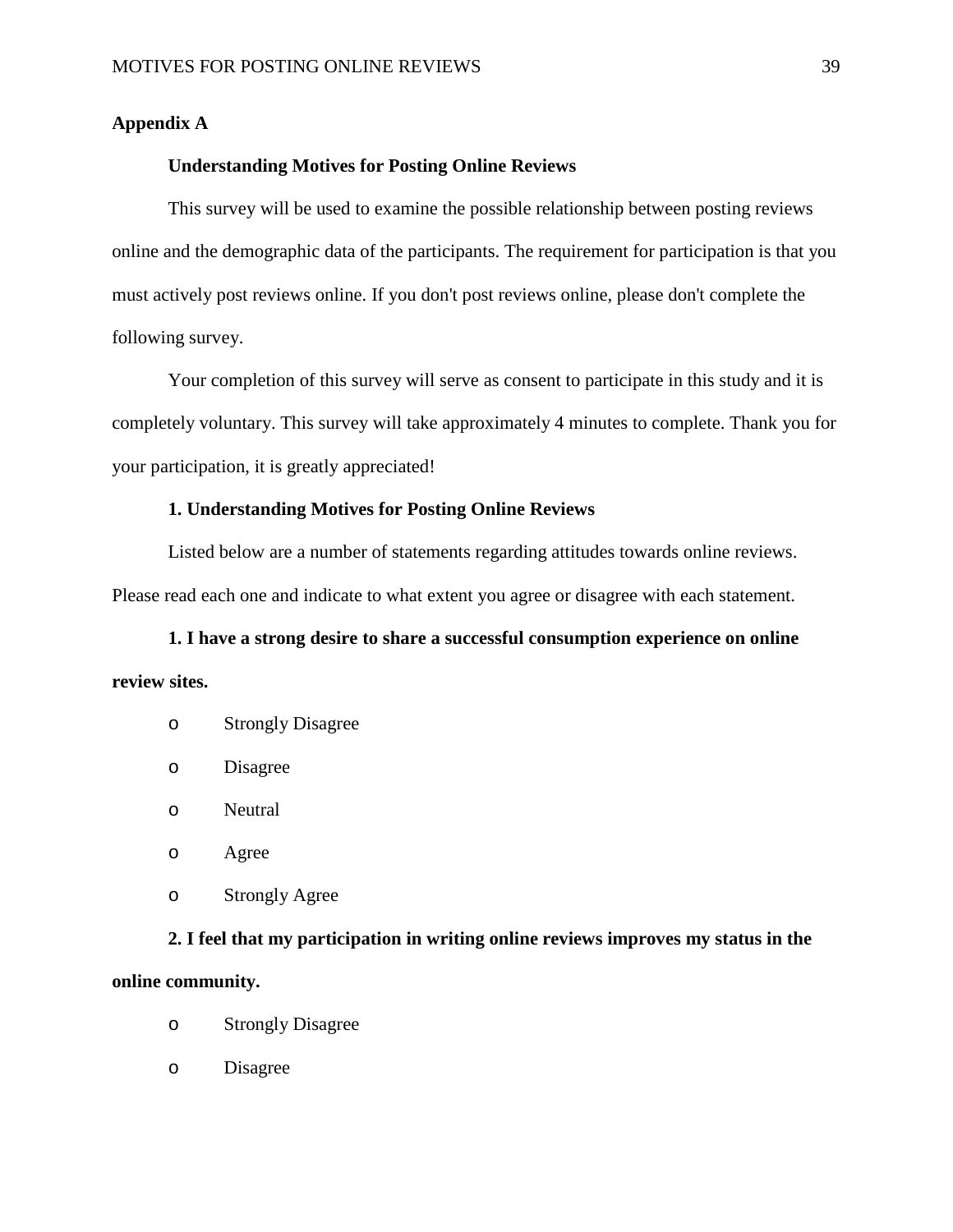- o Neutral
- o Agree
- o Strongly Agree

#### **3. I believe people posting reviews online share the same objectives as me.**

- o Strongly Disagree
- o Disagree
- o Neutral
- o Agree
- o Strongly Agree

#### **4. My contributions show others that I'm a clever customer.**

- o Strongly Disagree
- o Disagree
- o Neutral
- o Agree
- o Strongly Agree

#### **5. I want to give other consumers the opportunity to buy the right product and**

#### **experience excellent service.**

- o Strongly Disagree
- o Disagree
- o Neutral
- o Agree
- o Strongly Agree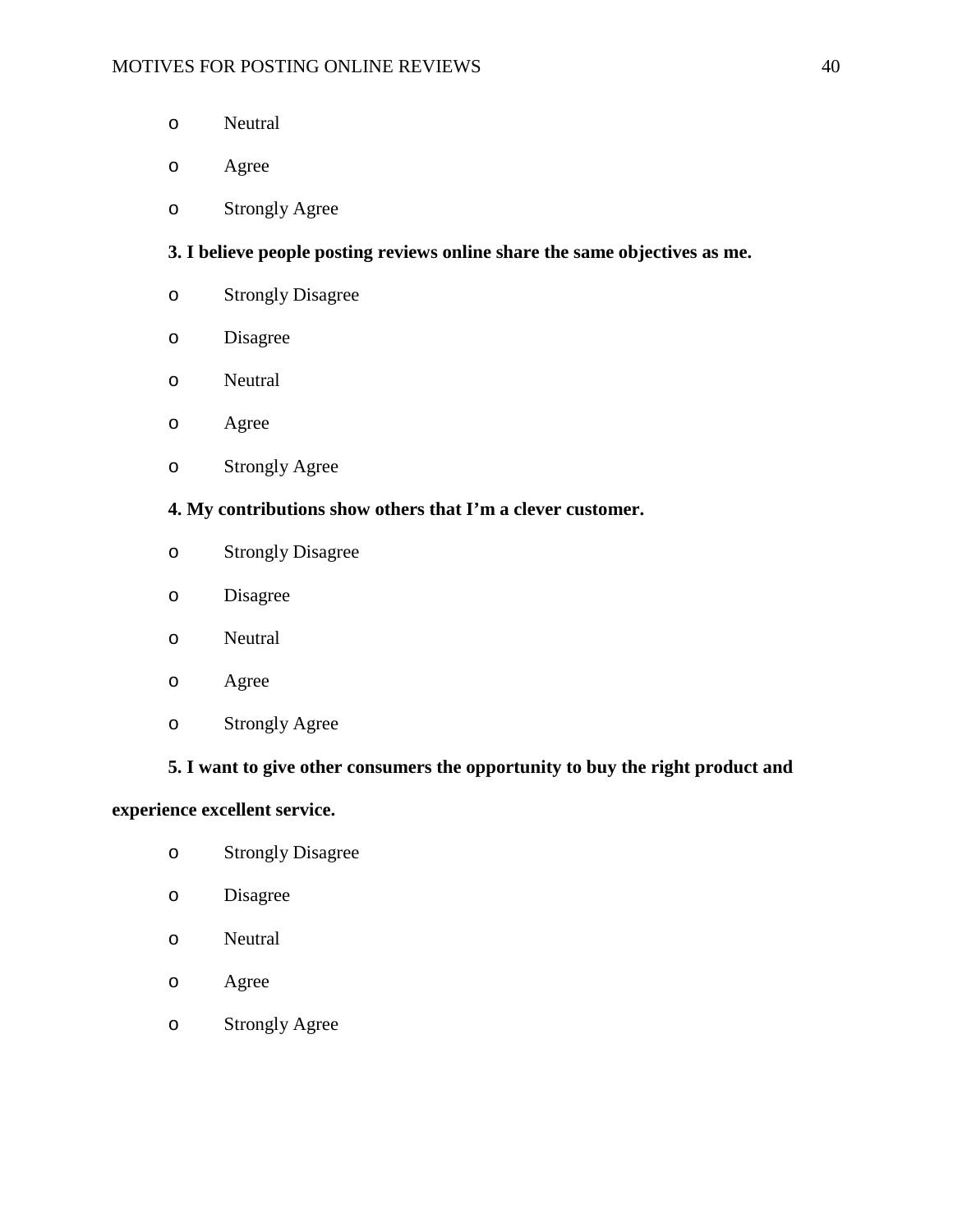#### **6. I feel good when I can tell others about my successful experience with a product**

#### **or service.**

- o Strongly Disagree
- o Disagree
- o Neutral
- o Agree
- o Strongly Agree

#### **7. I want to help others with my own positive experiences.**

- o Strongly Disagree
- o Disagree
- o Neutral
- o Agree
- o Strongly Agree

#### **8. I see myself as a part of an online community.**

- o Strongly Disagree
- o Disagree
- o Neutral
- o Agree
- o Strongly Agree

#### **9. I have the expertise to provide knowledge/information that others consider**

#### **valuable.**

- o Strongly Disagree
- o Disagree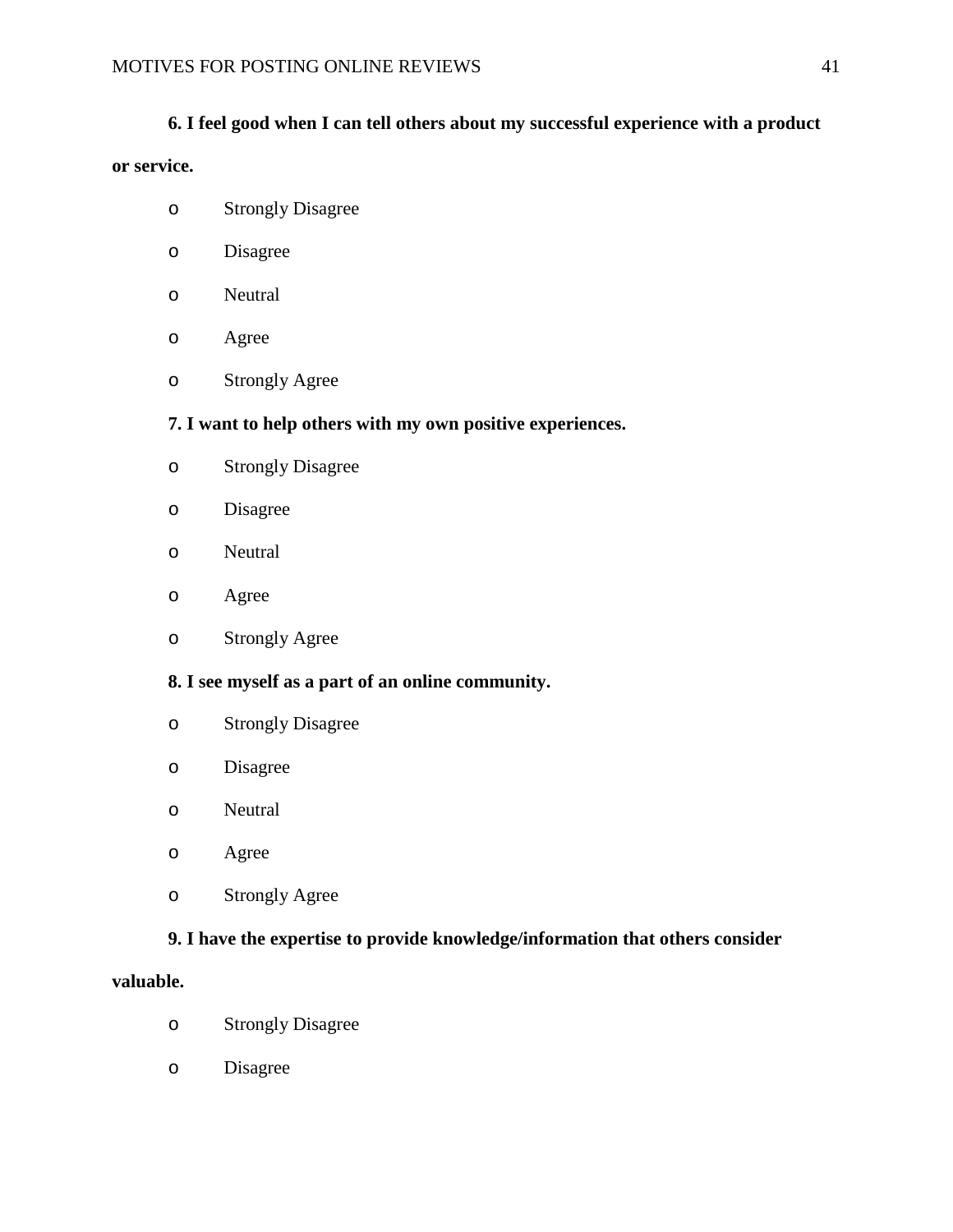- o Neutral
- o Agree
- o Strongly Agree

**10. If a negative consumption experience occurs I will deliberately write a negative** 

#### **review. The company has harmed me so I will harm the company back.**

- o Strongly Disagree
- o Disagree
- o Neutral
- o Agree
- o Strongly Agree

#### **11. I enjoy helping other consumers.**

- o Strongly Disagree
- o Disagree
- o Neutral
- o Agree
- o Strongly Agree

#### **12. Writing reviews online helps me to shake off frustration about bad service**

#### **experience.**

- o Strongly Disagree
- o Disagree
- o Neutral
- o Agree
- o Strongly Agree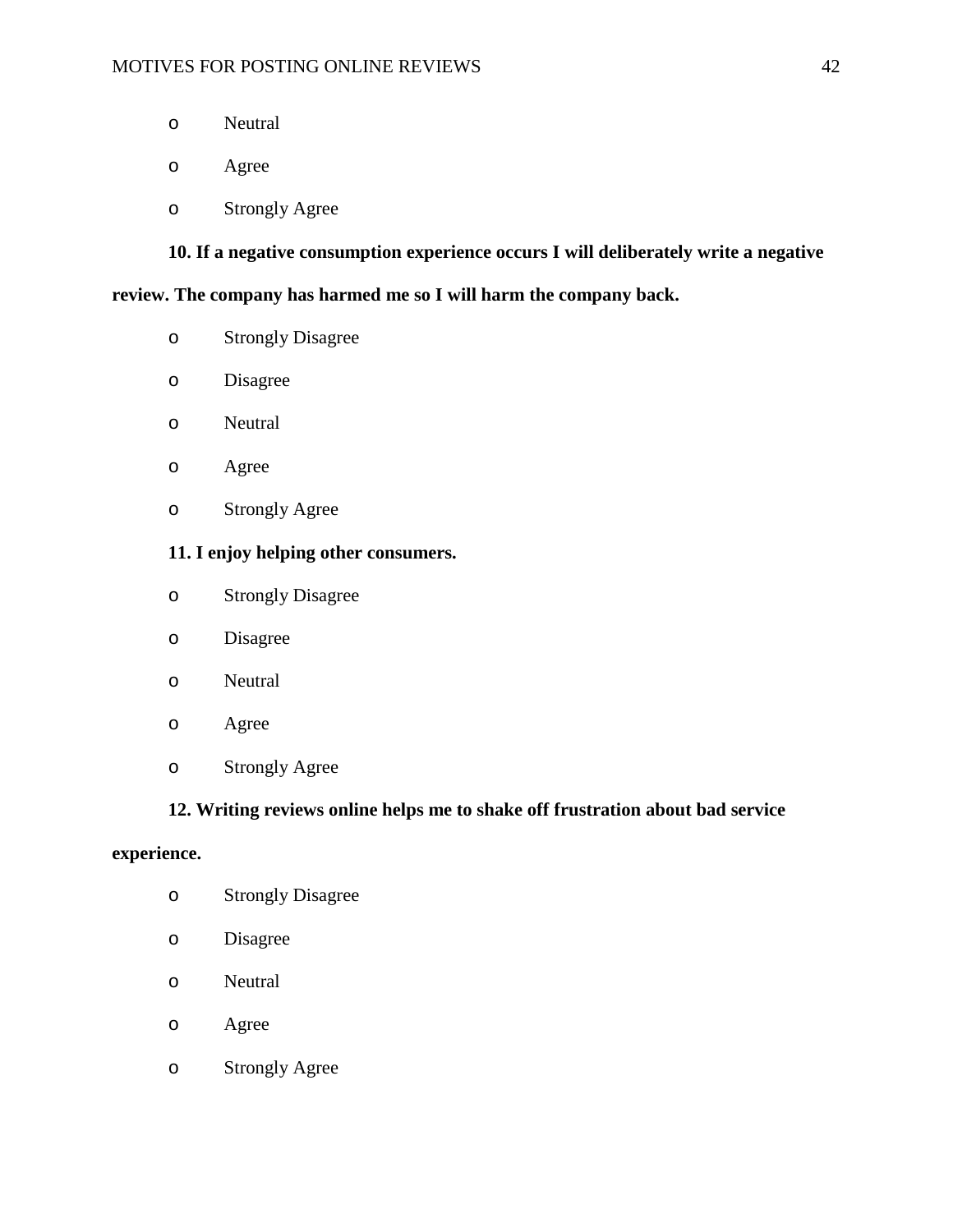#### **13. I feel happy when I share a positive consumption experience through online**

#### **reviews.**

- o Strongly Disagree
- o Disagree
- o Neutral
- o Agree
- o Strongly Agree

#### **14. I want to save others from having the same bad experience as me.**

- o Strongly Disagree
- o Disagree
- o Neutral
- o Agree
- o Strongly Agree

#### **15. I like to help the online community.**

- o Strongly Disagree
- o Disagree
- o Neutral
- o Agree
- o Strongly Agree

#### **16. It is fun to communicate this way with other consumers.**

- o Strongly Disagree
- o Disagree
- o Neutral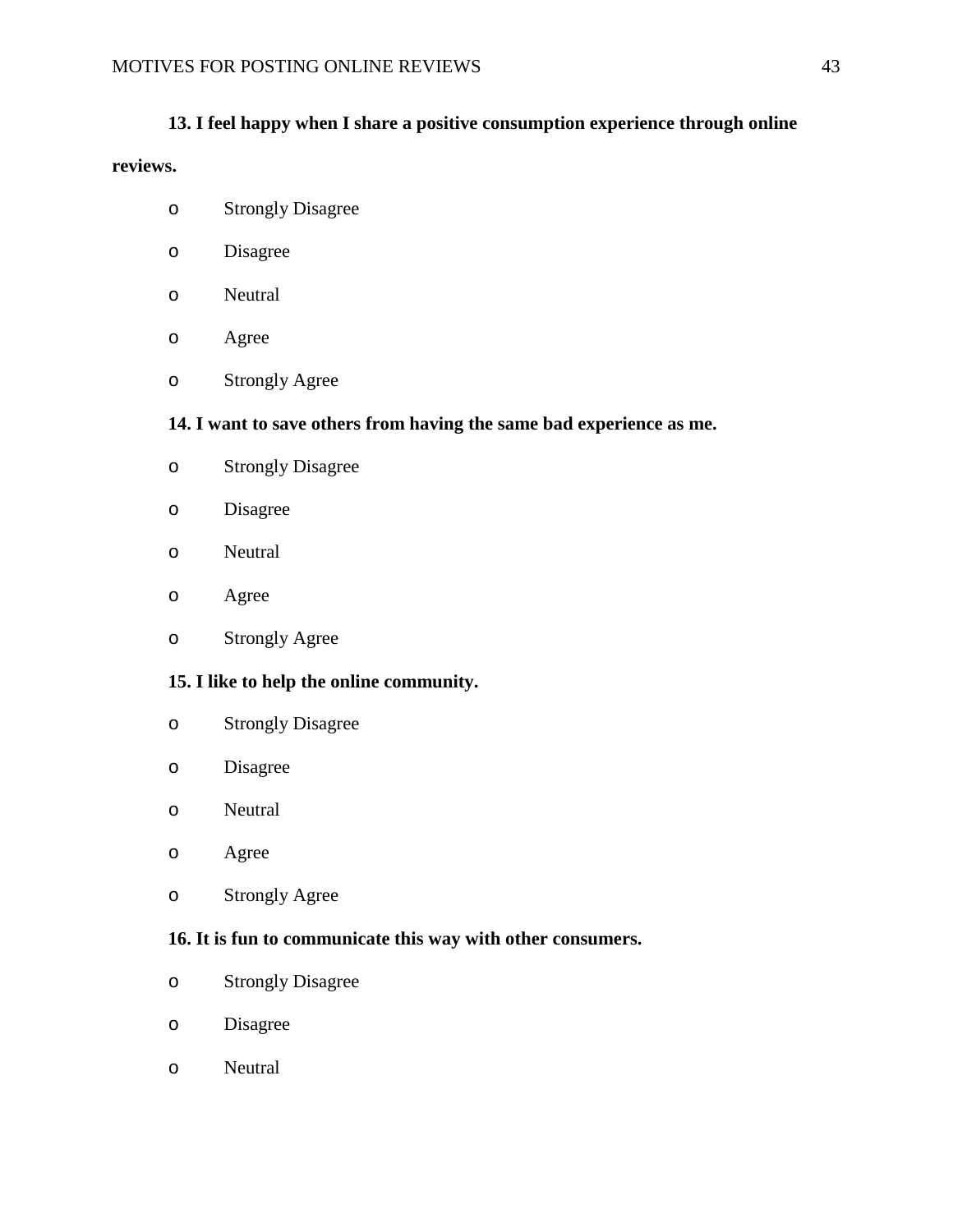- o Agree
- o Strongly Agree

This section will ask several questions about your personal information including gender,

age and level of education. Please choose one of the following statements:

#### **17. What is your gender?**

- o Male
- o Female
- o **18. Which category below includes your age?**
- o 19 and under
- o 20 29
- o 30 39
- $0 \times 40 49$
- o 50 59
- $0 + 60 +$

#### **19. What is the highest level of education you have completed?**

- o Less than high school
- o High school degree
- o Some college, no degree
- o Completed some college
- o Bachelor's degree
- o Completed some graduate program
- o Master's degree
- o Ph.D., law or medical degree